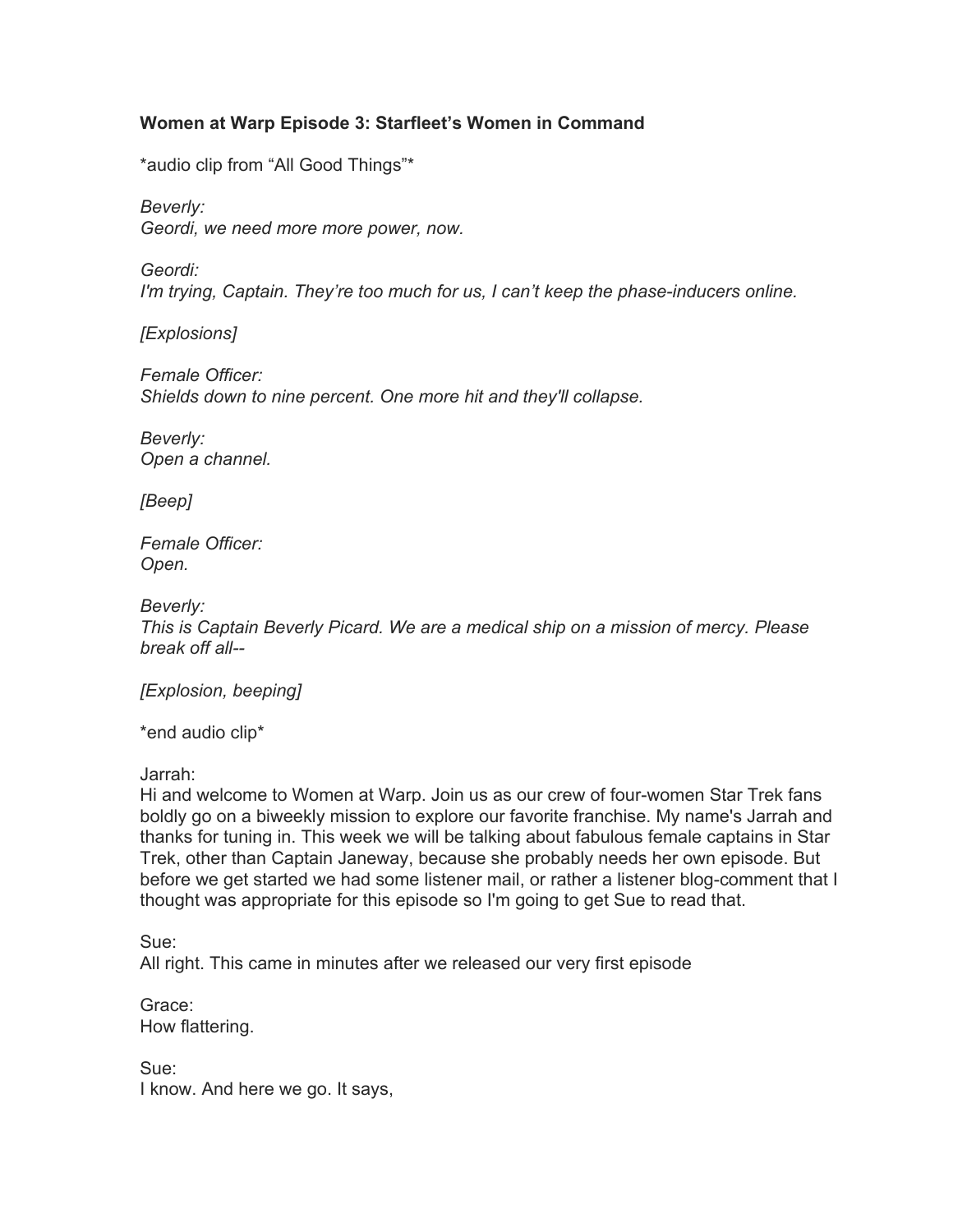"Hi. Great first episode. You asked for input. Something that particularly interests me is the default-to-male-setting that I see so much of in the Star Trek writing and/or casting. For example in a Voyager episode I just watched concerning flight, every single one of the non-regulars was male. I don't know if it was because, apart from Leonardo, they were criminals and the writers subconsciously wrote men for those parts.

Also why couldn't Janeway have a holodeck program featuring Hypatia? Though I do get why she'd have been less useful making an aircraft. Also in the Voyager pilot they had a golden opportunity to at least posit the possibility of a ship with a female captain and first officer, since they were going to kill off half the Voyager crew to make room for the monkey. They could have done anything with the officers that had to die without troubling the sponsors. And what do we get? The first officer and doctor are white men. There's so much of this, and I honestly don't know if you can make an episode around it without it becoming a simple counting exercise. But I do find it interesting, so I thought I'd mention it. Look forward to the next episode. Tim."

Grace:

Thanks for writing in.

### Jarrah:

Awesome. I think it fits pretty well with the subject of this episode on female captains, because while there are few and they're worth remarking on, I am sure that if we tried to count all of the one-shot male captains that have appeared in Star Trek we would have a much longer list, because I think that there is this sort of default to male attitude. And we see this in in games and comic books, too. That creators have argued, you know, we need a reason to make this character a woman or a person of color. But they don't see like you need a reason to make a character a white man.

# Grace:

Whereas a male character is just the default, of course.

# Jarrah:

Yeah like I was watching an Enterprise episode that will get to a bit later, and Trip is meeting a new engineering team, which is four people. Three of them are white men and one of them is a white woman and that's a classic example - none of those people have lines. You could have made them more diverse without any skin off your teeth. But it's just considered the default.

Grace: Which is just lazy.

Sue:

And it's not a Star Trek problem, really, it's an everything problem. But I think that it gets more attention in science fiction because we're supposed to be in the future, and we're supposed to be in a world that has progressed to a certain point. But we're still seeing the same thing that we see today, that we saw 10 years ago, etcetera, etcetera.

Grace: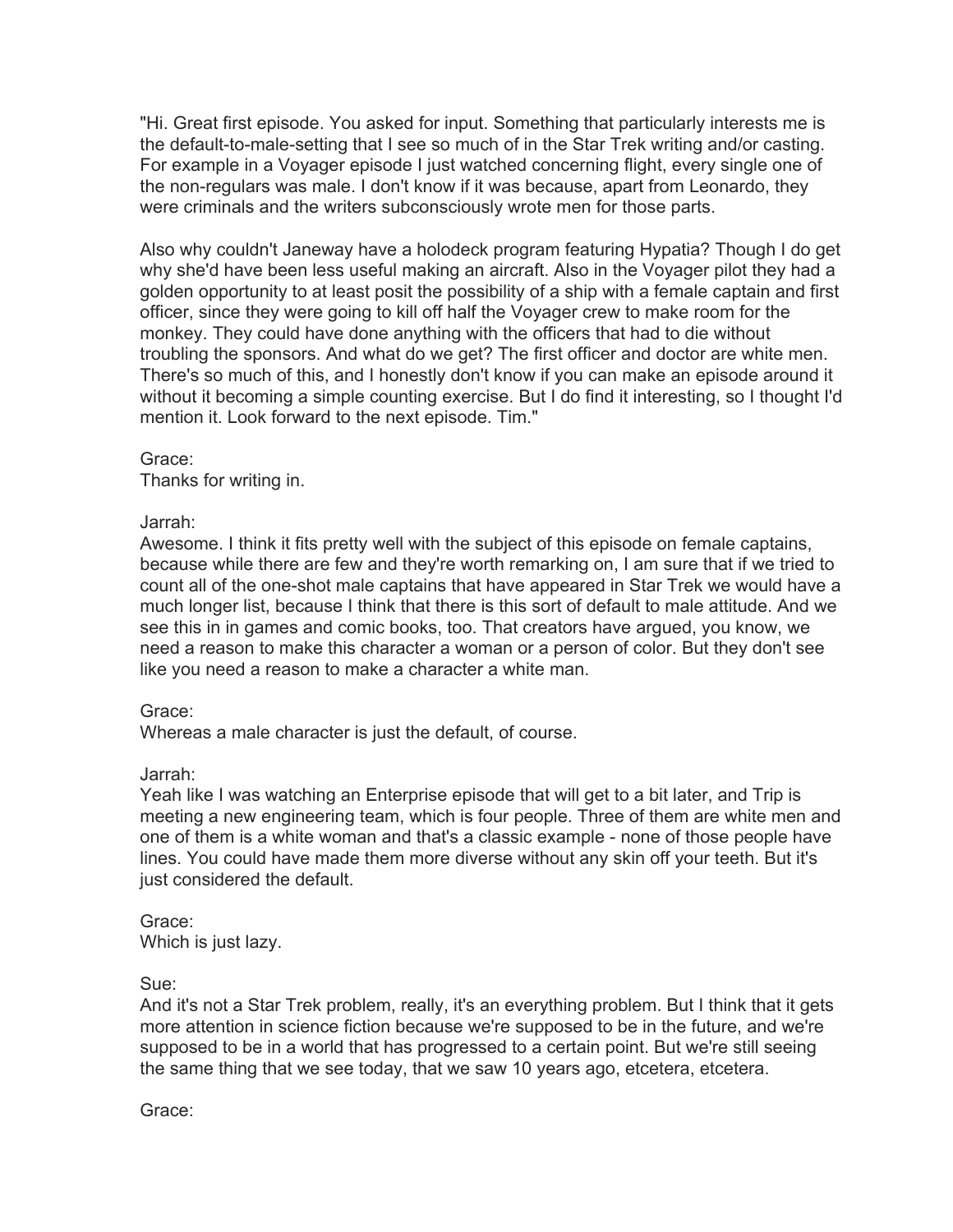I think it was like Jane Espenson or someone who said, 'Why would we write a fantasy world that's got the same problems as our reality?'

#### Jarrah:

Yeah absolutely. So to start off with I wanted to talk about what you guys would be looking for in a female captain. Like if you got to just write a woman captain, who is only going to show up for one episode so you probably couldn't make her, you know, have the most complex life story in the world. But what kinds of qualities would you want her to embody? What would you be looking for?

### Grace:

More aliens. Because honestly I'm also sick of seeing humans just be default in Star Trek. I think we've got this diverse cast of aliens and this huge group of people to draw from. And there should be a lot more fun with that. I mean, also for the sake of intersectionality, just saying, 'Well we've got our lady captain, that's our diversity. Or we can have our alien captain.' We can't have both? I don't think I've actually seen someone who is both, who is a Starfleet captain anyway.

#### Jarrah:

Yeah, and we are only going to get to the Starfleet captains in this episode. So I mean there are a couple of notable Romulan women in particular, but they're very few and far between and you're right, in Starfleet we rarely get female alien captains. I mean there aren't any actually in the list. So I think that's a good point.

I mean one thing I would be looking for is I want them to make a strong impression because they only have one episode. So you don't want the person to be saying, 'Who was that again? I totally don't even remember them.' So for them to be, in some way, remarkable and not for just being a totally one-dimensional stereotype, and I think we'll get to a couple of good examples of that.

#### Sue:

Yeah I really like that Janeway was a scientist, you know. That she's, I think she was an engineer. I like it when they clearly have had a field that they rose to the top of, and then they took command and became bridge officers and they aren't just there because they need to fill a seat in the episode. And as much as I hate this word when it comes to talking about media: they should be strong characters. And strong does not mean, you know, aggressive or necessarily physically strong but just of good character.

#### Jarrah:

Exactly, if we think about some of the male captains that are really memorable for being in one episode I'm thinking, for example, of the man who is in, I believe, the episode is called "The Wounded." The episode with O'Brien's former captain. And he's a character where he's not really strong in terms of being, like he's aggressive but he's definitely not quite rational. And yet he makes a very strong impression. You have a good sense of who he is.

Sue: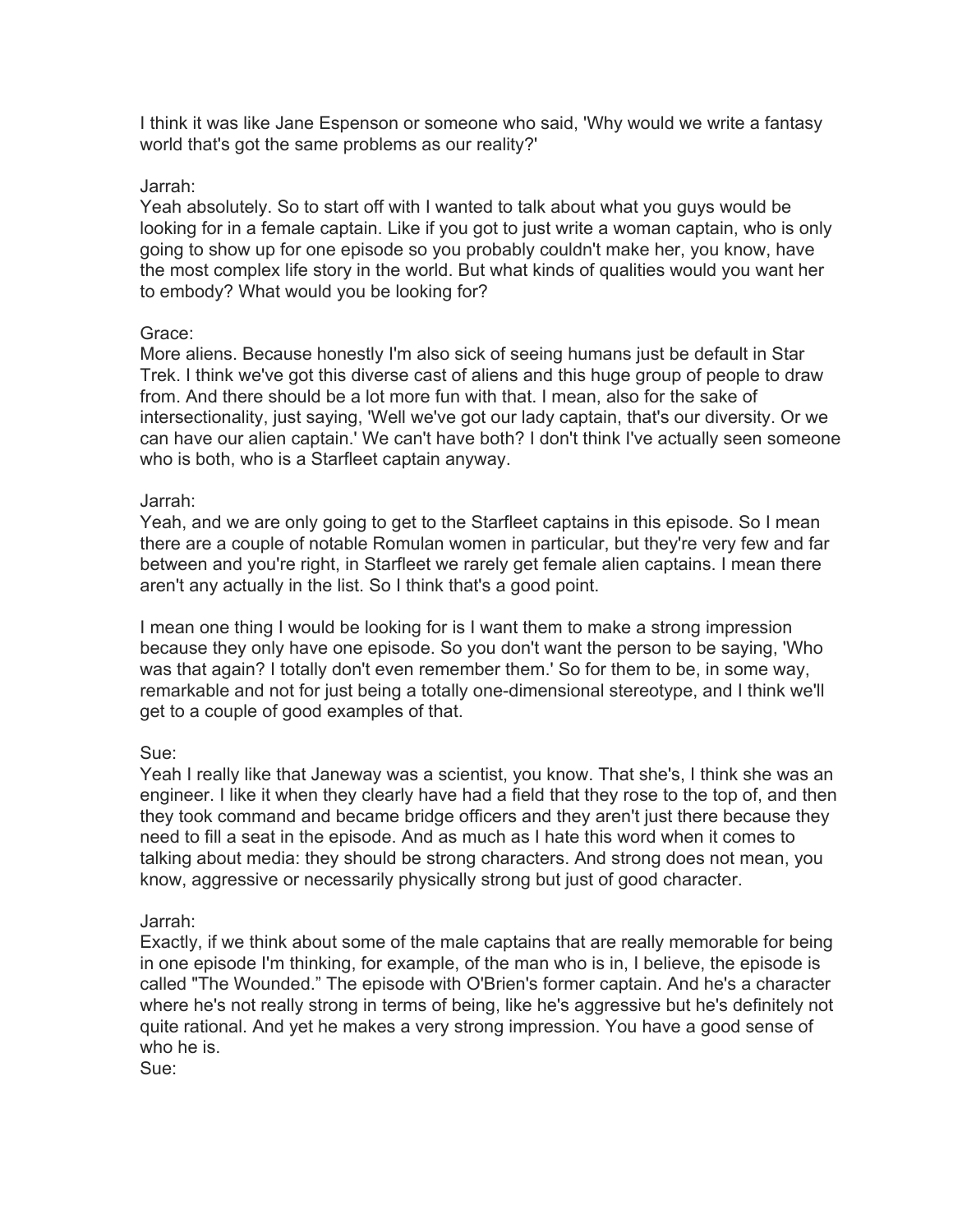Yeah, definitely, strong like well-developed. You know, there's a reason that this person is the way that they are or that she is the way that she is. Let's use our pronouns since we're talking about women right.

Jarrah: Might as well.

Sue:

Sadly, I can't really come up with a ton of examples. Other than Erika Hernandez, she is the one that I think a lot of people point to.

### Jarrah:

Yeah. Absolutely. And my plan was to go in chronological order in terms of when the things aired to actually put Erika at the end because I think it actually makes more sense that way. But she does sort of come up in the first mention of female captains we get, which is in the *TOS* episode "Turnabout Intruder."

Grace: Oh boy.

[Laughter]

# Jarrah:

This is probably another one you could just do a whole analysis of. But for the purposes of this podcast we'll just say that basically it's about James Kirk's former love interest Janice Lester, and she has a line that sort of implies that she wanted to be a captain, and she was resentful because women weren't allowed to be captains in Starfleet and that's been debated whether that's actually what she meant. But in James Blish's novelizations of the original series it's explicitly stated that women couldn't be captains, and because of this she kills her entire crew to be able to get access to Kirk, swaps bodies, and then proceeds to totally you know put the *Enterprise* in total peril in Kirk's body.

# Grace:

Like you do, like you do.

# Jarrah:

Meanwhile Kirk is in Lester's body. Yep. And yes so do you guys have thoughts on that episode?

# Grace:

Ah, I don't think there's anything I can really say that isn't immediately obvious from the descriptions of the episode.

# Sue:

Yeah when I blogged through *TOS* us that was the only episode that got a reaction gif, and it was of a real housewife flipping over a table.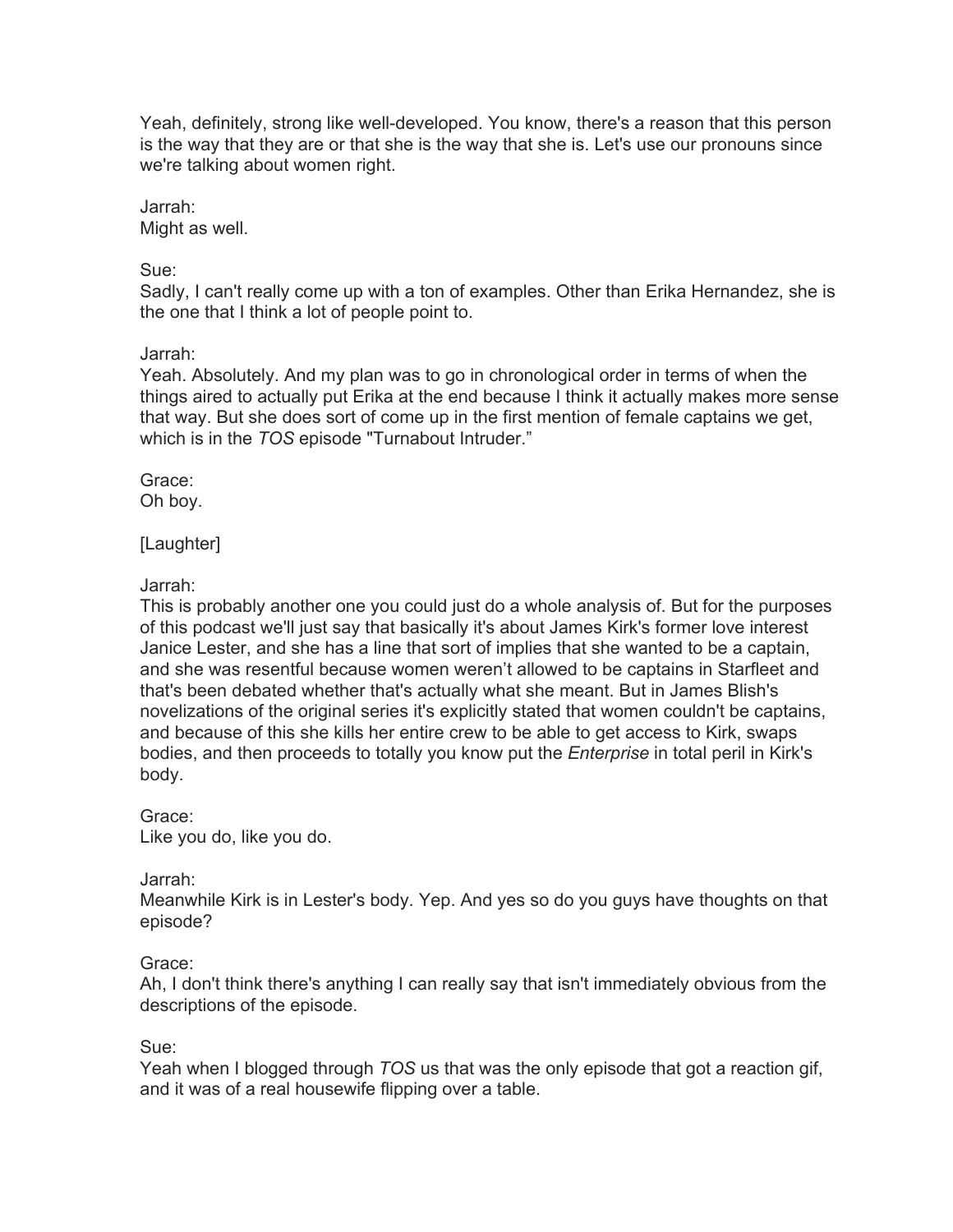[Laughter]

Grace: Fitting, fitting.

Sue:

Yeah pretty much. I would say the only good part about that episode is enjoying William Shatner's overacting.

Grace:

Well that's one of the reasons we come for it in the first place.

### Jarrah:

I think that actually the actress who plays Janice Lester, as bizarre of a part as it is, I think she actually does a good job pretending to be Shatner stuck in her body. But I have a quote from a professor of communications at the University of Pittsburgh named Brenton Malin and he says that the episode is basically a reactionary response to feminism in the 1960s and that Dr. Lester is quote: "A caricature and condemnation of the feminism of the late 60s, evoking a fear of powerful, power-hungry women."

Grace: Pretty much.

Jarrah:

Yeah. He says: "The message seems clear. Women want to kill men and take their jobs but ultimately they can't handle them."

Grace:

Yep that's about it right there.

Jarrah:

So it's a pretty weird message for Star Trek and I guess you can maybe just credit part of that to the fact that this was the very end of *The Original Series* and that the teams had changed up so much, they were starved for scripts, starved for funding, and starved for ideas. But it's pretty much I think a blight on *The Original Series* and Star Trek in general.

Grace:

It's a blight on the face of science fiction in general, dude.

Jarrah: Totally.

Sue:

I mean I just don't get it. So we know that Gene Roddenberry is by no means perfect, but he, from the very beginning, wanted his first officer to be a woman. He wanted you know bridge officers like who did actual things. And she would be second-in-command of the ship and then you end the series three years later with "Turnabout Intruder"? What? I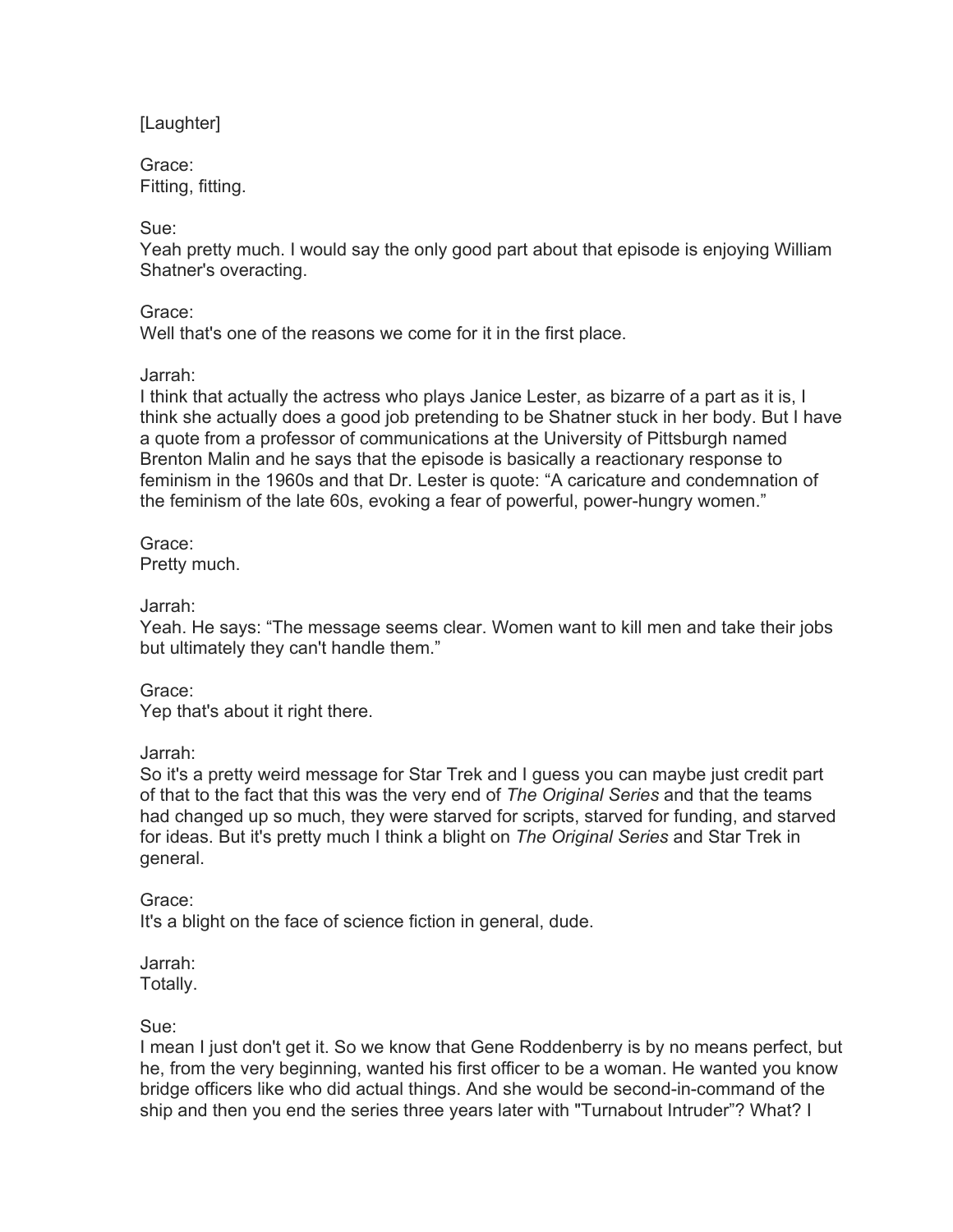mean, yes, the original pilot did have a few weird comments about having a woman on the bridge, which was obnoxious, but that is a far cry from what we saw with Janice Lester,

#### Grace:

Pretty much. We go from having a woman in a role of authority and power where she is supposed to be the logical, levelheaded character, to an episode that entire plot revolves around the idea of this character just suddenly coming down with "crazy bitch syndrome."

# Jarrah:

Yeah and at the end, you know, after the bodies are swapped back and Janice Lester is basically sobbing and saying that she wants Kirk dead, Kirk sort of wistfully says she "could have had a life was fulfilling as any woman. If only, if only." And I don't really know exactly what that means but it sounds like he's saying that you know if only…

### Grace:

Couldn't you have just taken what you're given and be happy with it?

Jarrah:

Yeah, just like accept your proper role. So it was such a bizarre installation in the franchise, but I thought it was worth a mention.

Grace:

Yeah

#### Jarrah:

Because we don't really get to hear about female captains before that point, and we don't can to hear about another one for another 17 years in *Star Trek IV*, when we get to see the captain of the USS *Saratoga,* very briefly, as Earth is being destroyed by the probe, the whale probe.

Grace: Space whale.

#### Jarrah:

So this was 1986. Yeah! And the actors who played the captain was named Madge Sinclair and the character doesn't have a name in the movie, but in the novels she's said to be named Marge Alexander. So she doesn't have a huge part. She only has a couple lines, but I think that it's pretty significant that they chose to cast a black woman as the first female captain that we got to see.

Grace:

Which is pretty cool also because intersectionality.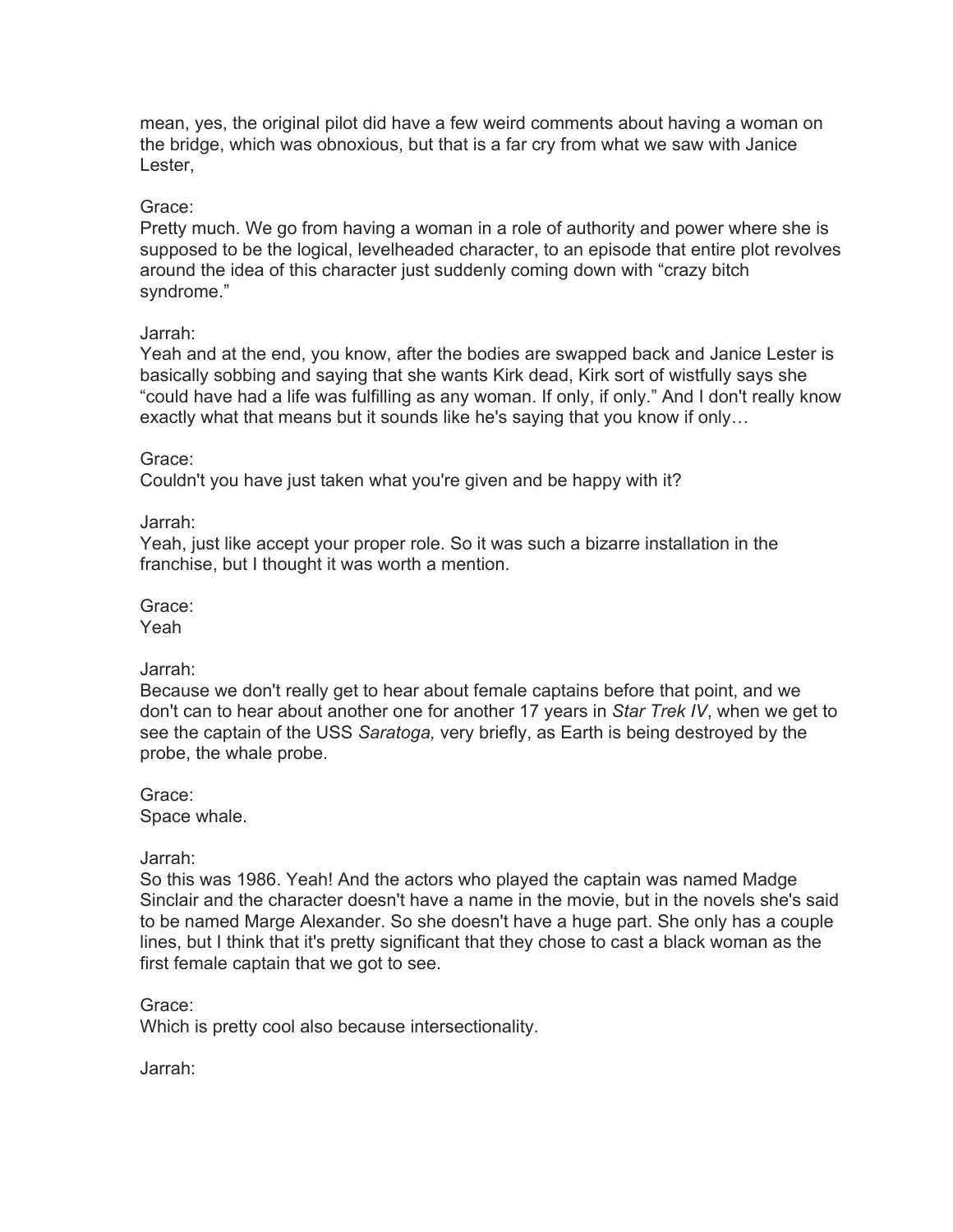Yeah, exactly. I mean at this time we hadn't had a woman captain of, you know, helming a show or a black captain. And those were both huge struggles. So it was still something to show that this is still a universe where anyone can ascend to the rank of captain.

Grace:

Well if Kirk can do it...We're going to get hate mail for that aren't we?

Jarrah: Let's just say if Decker could do it. Wasn't Decker captain?

Grace: [Laughs] Yeah.

Jarrah: OK yeah. If Decker could do it.

Grace: Yeah. How hard can it be?

Jarrah:

Yeah, but when we get to *The Next Generation*, for the sake of the next one, we should treat it as hard again I think because the first female captain we get to see in *TNG* is Tryla Scott who's in the episode "Conspiracy." Do either of you remember that episode particularly?

Grace: I can't say I do, honestly.

Sue: That is the episode with the slugs, right?

Jarrah: Yeah that's the episode where…

[Laughter]

Grace: Oh wow.

Jarrah: There are these sort of bug things that are controlling…

Grace:

Can we just pause for a second and say that the fact that the episode is known as "the one with the slugs" doesn't really say much for it so far.

Sue: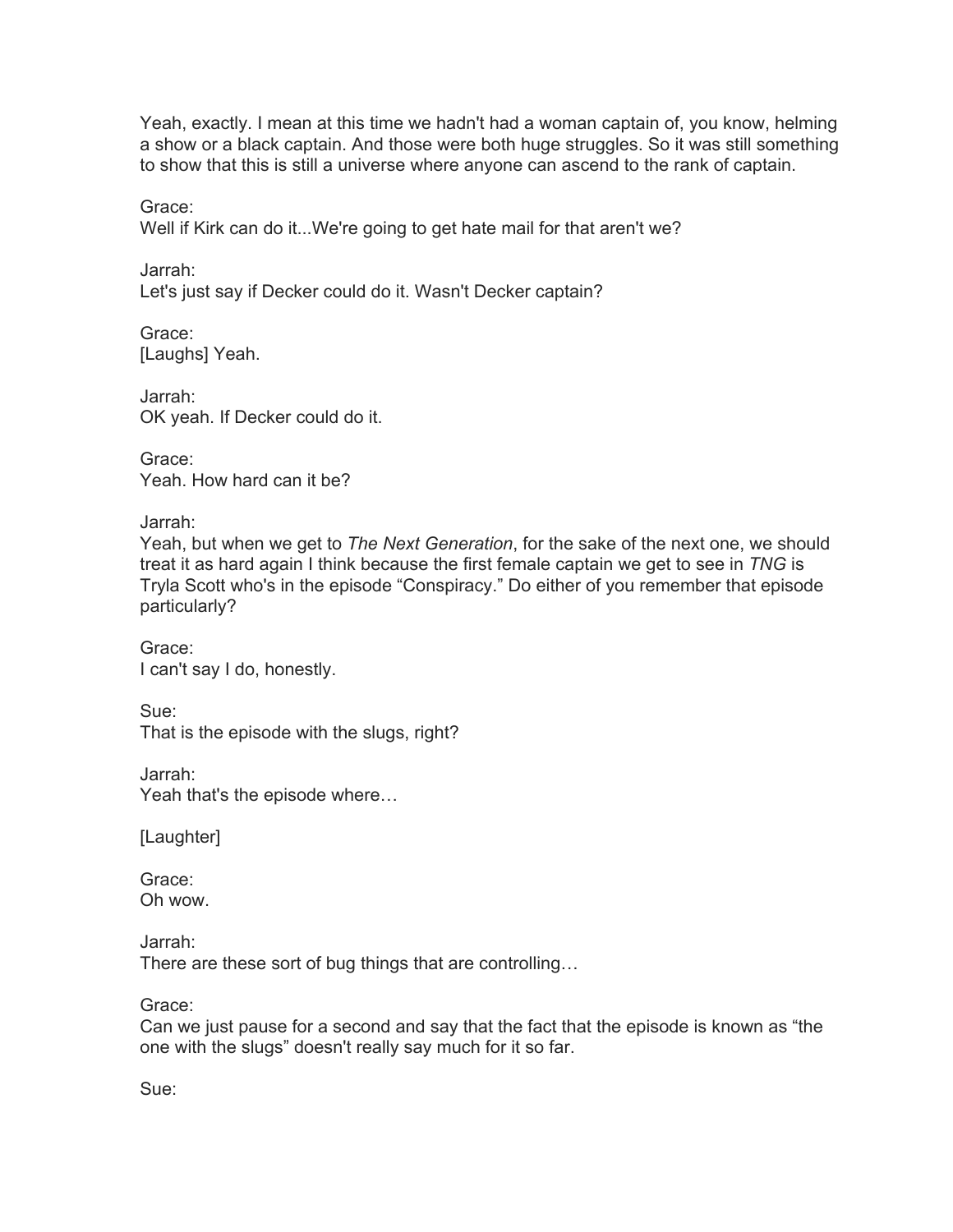But you know what I realized after I said that that that could be referring to a lot of different episodes.

Jarrah: Yeah, exactly.

Grace: It's a slug a heavy sci-fi franchise.

Sue:

It's the one where it's a first season episode, and it is also the one that...

Grace: So you know it's good.

Sue: Yeah, it's the one that Walker Keel shows up in.

Jarrah: Yes.

Sue:

And I remember this specifically because I have watched the scene several times because as a Picard-Crusher shipper that has a little bit of their backstory in it.

Grace: Right.

Sue:

Just so you know. But that's this alien race that that sort of burrows into your brainstem, and they're trying to...

Grace: Burrows or bros?

Sue: Bur-rows.

Grace: Sorry, sorry.

Sue: [Laughs]

Grace: I had a mental image there.

Sue: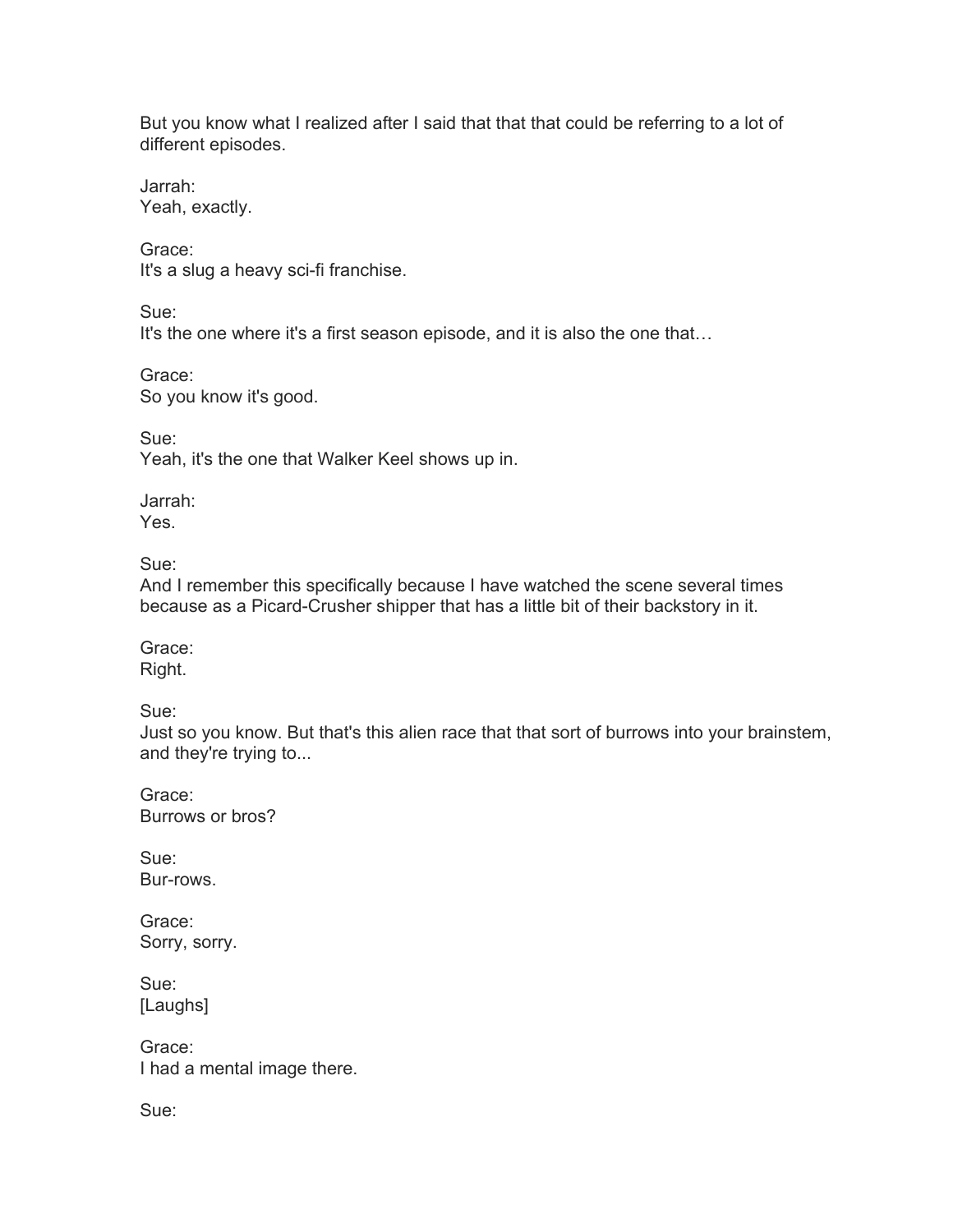And they sort of take control, essentially, and can tell if somebody has one of these bug-things in them because there's a little tiny tail that comes out of the base of their neck. And it's sending people, you know, back to Starfleet to take over. And this admiral's assistant has the head-alien guy in his chest, and eventually explodes. That's the episode.

#### Grace:

Well I'm just thinking now if they go into your head and they have a little tail is it like a rat tail? Because if so then the aliens are 'broing' into your brain.

[Laughter]

Grace:

Sashaying in there with their popped collars.

Sue:

It is not that elaborate. Maybe? I don't know.

Jarrah:

I kind of want you to photoshop the aliens with a little fedoras now, Grace.

[Laughter]

Jarrah:

I'll send you a picture. So yeah that's the episode. I actually think it's fairly good for season one.

It's at least exciting and you aren't really sure what's going to happen until the end. But the Tryla Scott is has I think a short, but memorable, appearance. She is one of two captains or three captains including Picard who's summoned by Walker to come meet on this abandoned planet and learn about the fact there may be a conspiracy going on and she steps out into the light. And she's also a black woman and Picard goes, "Tryla Scott" and remarks that she's the youngest woman who ever, actually I think youngest person, who ever attained the rank of captain.

Grace: Cool.

Jarrah:

And says, "Are you really that good?" And she goes, "Yes I am." And I just love that. I think that it's awesome.

Grace: It's important to know your value.

Jarrah:

It's just sad that then she gets killed because she gets taken over by one of the bug-things at the end. But…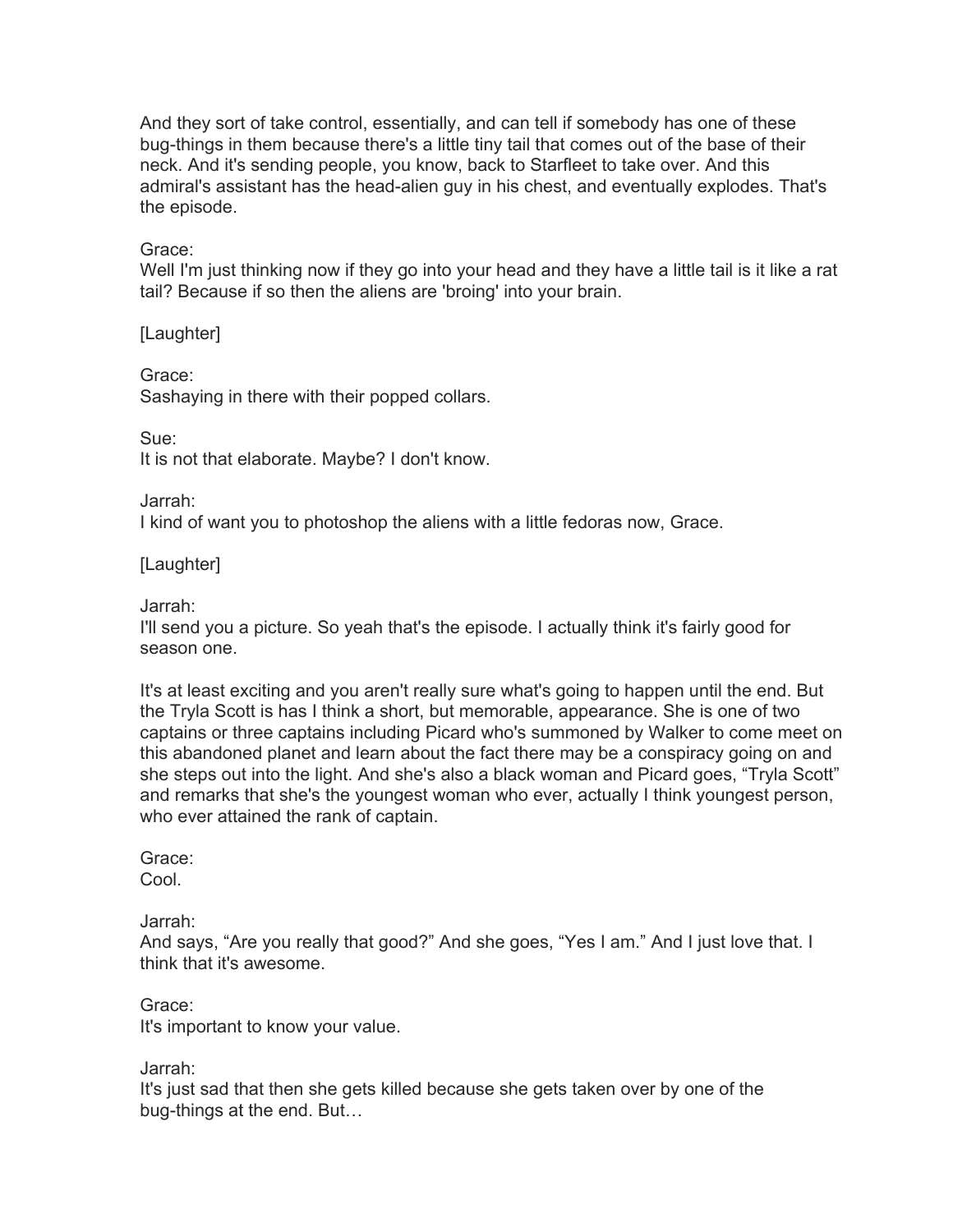Grace: Of course

Jarrah: It was a promising start for season one of *Next Generation.*

Grace: As far as season one goes.

Jarrah:

Yeah. Next up we have my all-time favorite. This is one who has the rank of captain, but doesn't actually fly a ship, I think the only one we're going to talk about. And that is Phillipa Louvois from "The Measure of a Man."

Grace: Tell us why she's your favorite.

Jarrah:

All right. Well so if anyone doesn't remember, "The Measure of a Man" is the episode where Data is on trial to find out if he's a human and has human rights, I guess. And…

Sue: If he's sentient, I think.

Jarrah:

Yes, yeah. Phillipa Louvois is working for the judge-advocate general and she gets to preside over this case. And she also used to, it's implied, go out with Picard and she has this amazing line where she basically says, "You're a pompous ass and a damn sexy man."

[Laughter]

Jarrah: I just want to be her…

Grace: That's pillow talk right there.

[Laughter]

Sue: She's not wrong.

Jarrah: No. And...

Grace: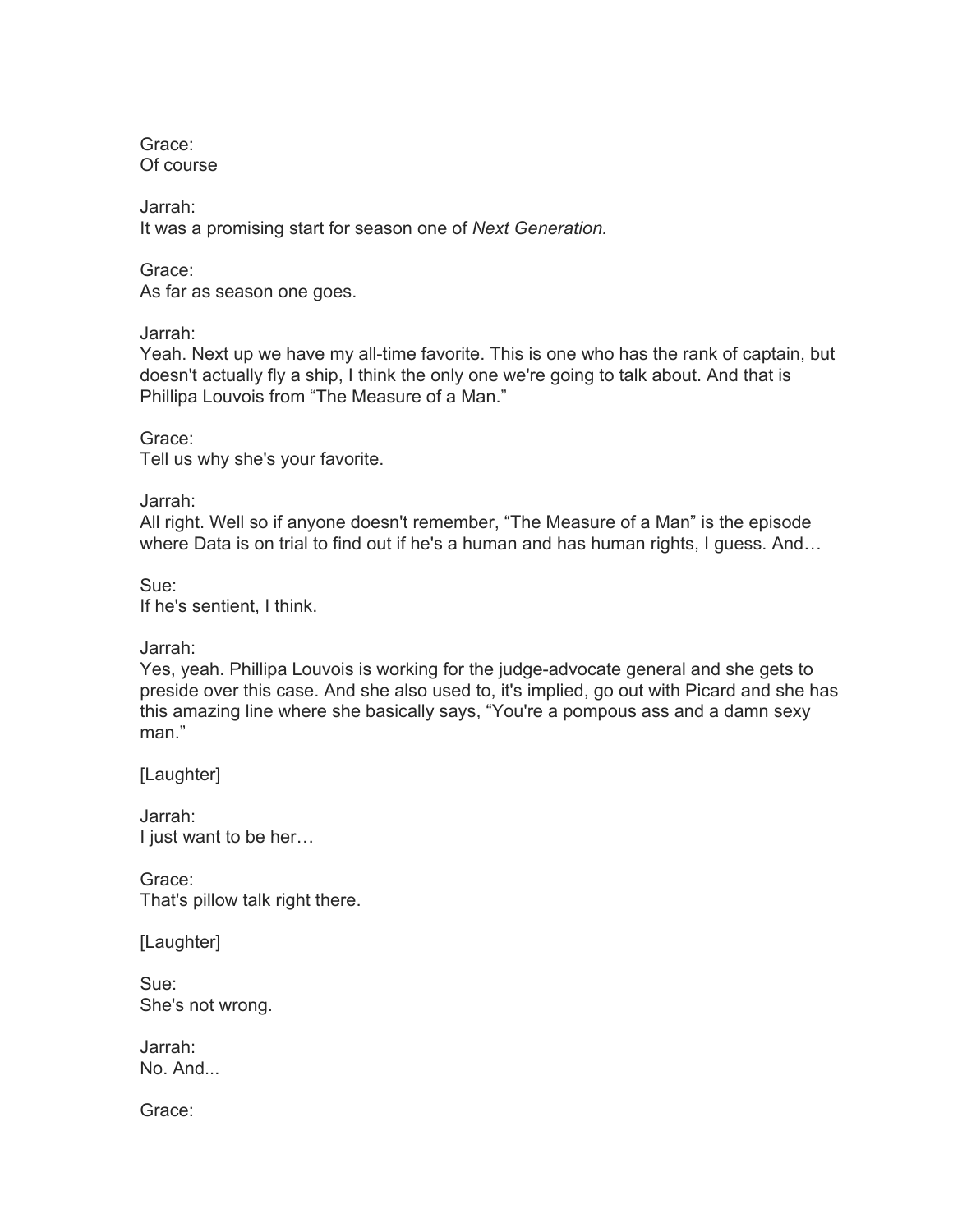Maybe one adds to the other a little bit and vice versa.

Jarrah:

Totally. I think that she's a really great example of what we're talking about, about strong not necessarily meaning aggressive. She just clearly has a really good, forceful personality. But she's also willing to listen and she has opinions, but she reconsiders them when she's offered new facts. And I think that makes her a pretty cool role model. Also, little-known fact: the actress Amanda McBroom who plays that role is a cabaret performer, and she also wrote the song "The Rose" from the Bette Midler movie *The Rose*.

Grace: You're kidding!

Jarrah: Nope.

Grace: Oh my gosh. What are the odds?

Jarrah:

So I'll maybe post a video of her more recently singing at a cabaret performance in our show notes because I was like, "That's the same person? Oh my gosh!"

Grace: Cool. Wow, man. The things you learn from the internet.

Jarrah:

Does anyone else have anything else on Phillipa Louvois?

Sue: Nothing relevant.

[Laughter]

Jarrah: Why is she honing in on Picard?

Sue: Exactly. Pretty much.

Grace: Because why not? He's there.

Sue:

Like a lot of the people who show up who are Picard love-interests, I just have an immediate not great reaction to it.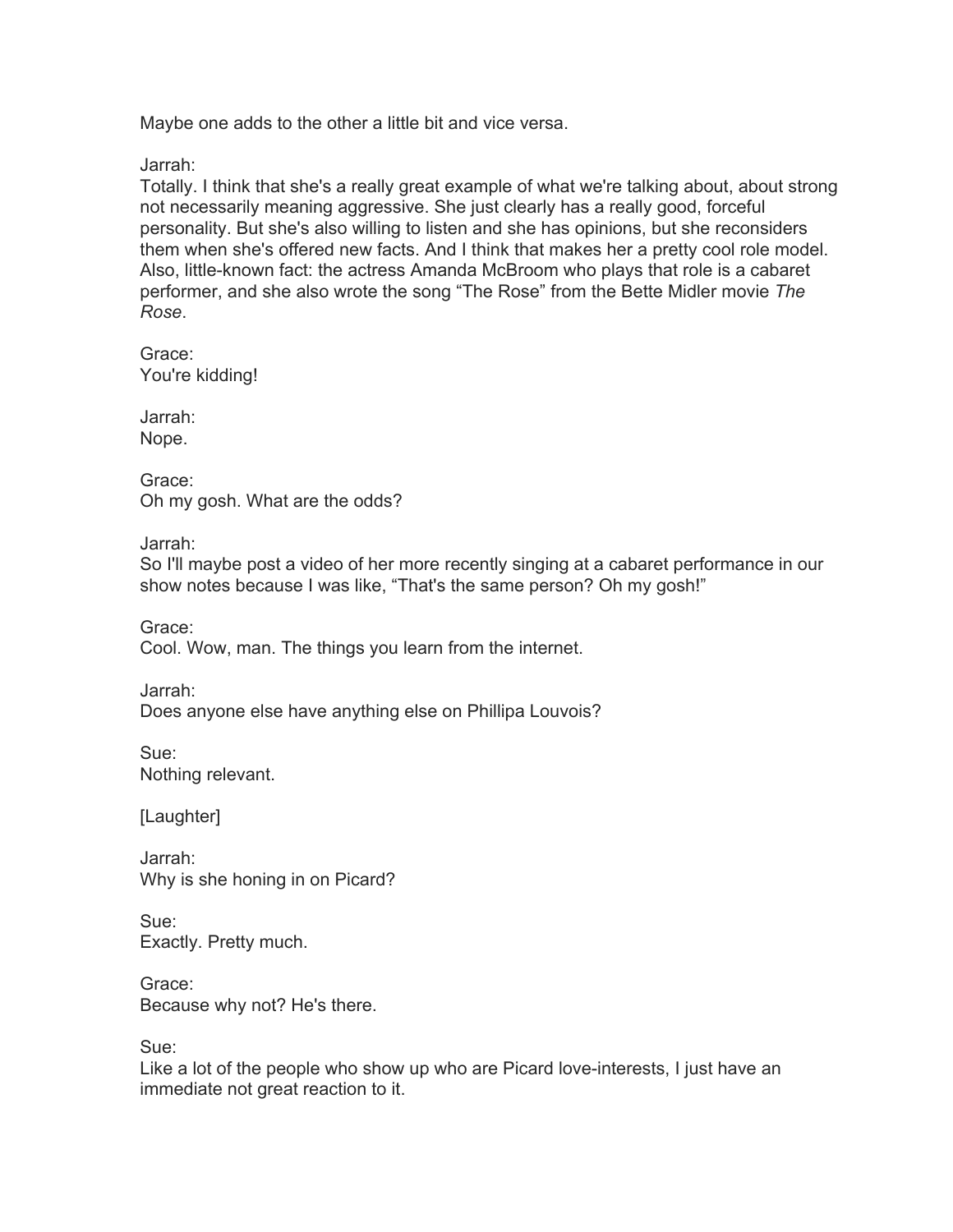Grace: I wonder why.

[Laughter]

Sue:

But I can, you know, I can look past it now and recognize her. No, I really did not like any of them for a long time. But now, you know, as an adult I see them as their own individual characters. So…

[Laughter]

Grace: Not just competition.

Sue: Exact--not for me, for Beverly.

[Laughter]

Grace: Of course.

Jarrah:

I'm really glad that they never get past flirting, though, because I think that it would have made her role in the show more about Picard. Instead of what she has, which is I think basically her own character with her own function in the plot.

Grace: Right.

Sue:

Oh no. They would have destroyed it if it actually happened.

Jarrah: Yeah.

Sue: Yeah I completely recognize that.

Grace: In not as many words, yeah.

Sue: Yeah.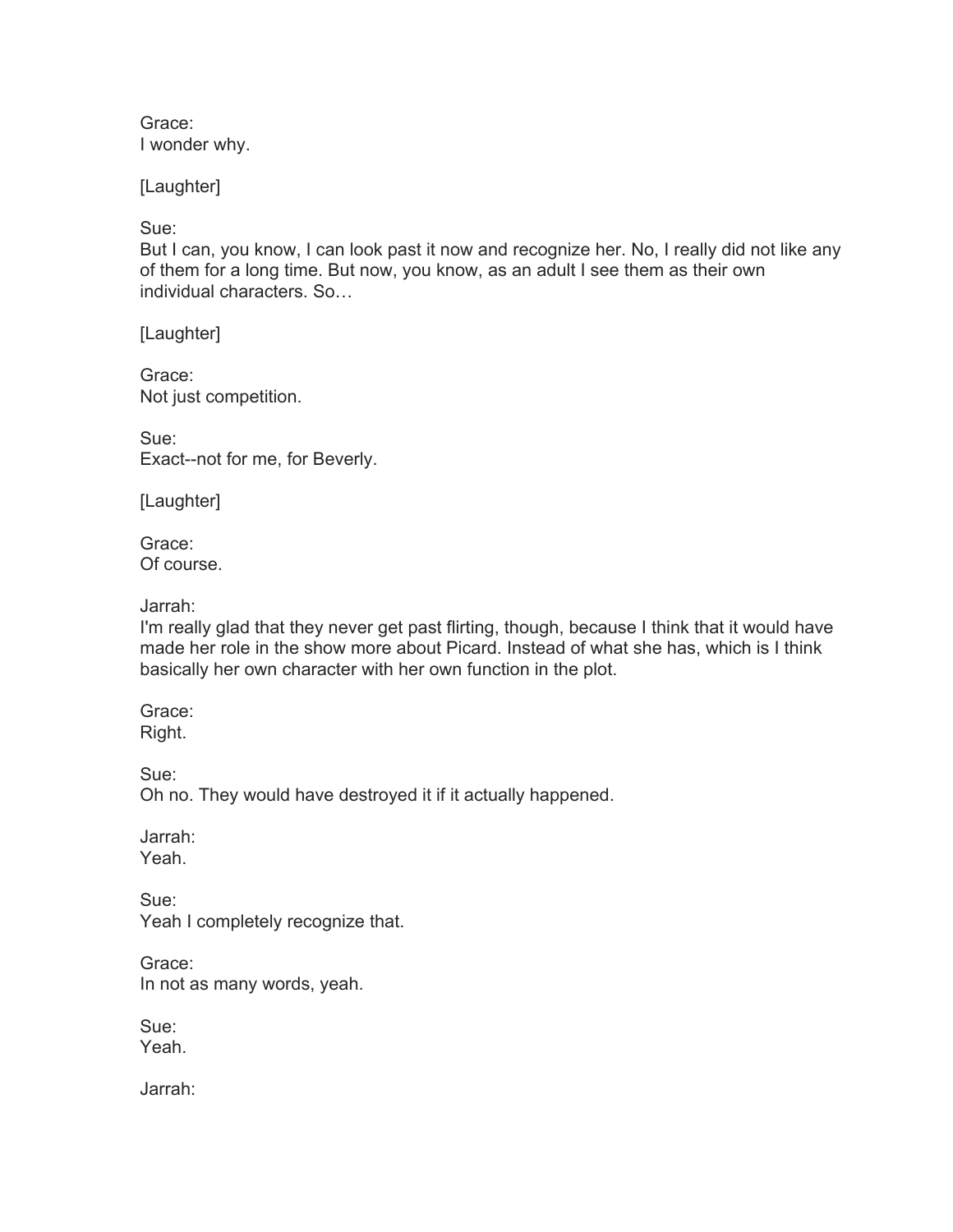And this is also an episode written by Melinda Snodgrass, who is fabulous in many ways. So yay for women writers.

Grace:

The Snod. What, what. That's my name for her now, I am declaring it.

Jarrah:

OK. We'll see how she feels about that. So next up we talked about this in our *TNG* episode is "Yesterday's Enterprise" with Captain Rachel Garrett. And I don't know if you guys knew, but in an early draft this was actually going to be a man, Richard Garrett. Which, I think, goes back to a point you talked about previously that if you don't think too much about the gender of your character and just write a good character and then make it a woman it can end up being awesome.

Grace:

Ripley's Law right there, in reference to Alien.

Jarrah: Yes.

Grace: I killed that.

Sue:

I get it, and I think that's a great thing that exists that you can say just write a character and the actor who plays it will determine its gender. But I think you can write characters that are specifically women and specifically men, because you know what, we are different so it doesn't have to be that way, it doesn't have to be just write a man and cast a woman. You can actually write a woman, too.

Jarrah:

Oh definitely. I think the problem comes in when people either think too hard about the fact that they're women. Especially male writers, and not really understanding and taking the time to really, you know, ask questions and understand what that might mean.

I mean there's no like one meaning of what it means to be a woman, but to at least try to do some research and talk to actual women. And to get a sense…

Grace:

Do not consider them another species, because then you're already doing it wrong.

Jarrah:

Yeah. Then you can fall into stereotypes, or just create a really bland character because you're trying so hard not to fall into stereotypes. But in the final script she's described as a "tall, handsome woman who commands respect instantly. And the actress who played her, Tricia O'Neil, also played the Klingon scientist that we talked about who is in "Suspicions" as well as a Cardassian scientist in a *Deep Space Nine* episode.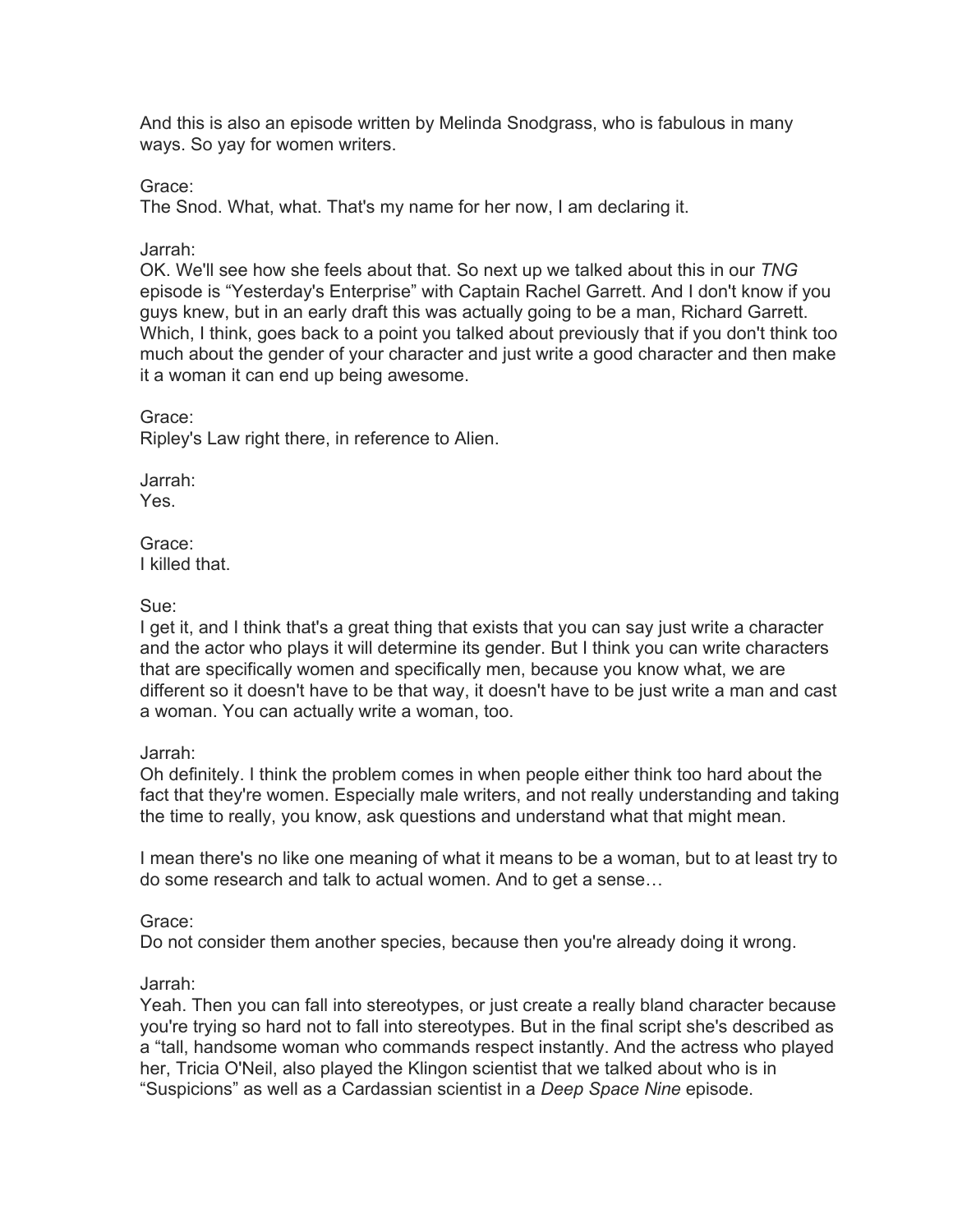Grace:

Oh I didn't I didn't realize that was her also on *Deep Space Nine*.

Jarrah:

Yeah. One of the two I'm not sure which one, in the episode "Defiant."

Grace:

Yes. I actually think Rachel Garrett is just awesome. She makes a very good impression for the short amount of time we see her.

I just really enjoy getting to see the contrast between her and Picard. Not only for the brief time we see them for their different styles as captaining, but also to show the contrast of the different situations that their respective *Enterprises* are in.

And I thought having two separate characters to do that, instead of like just an alternate Picard or something was really cool and just gave it kind of a level of gravitas. I think if that makes any sense. Just the different-ness of it.

Jarrah:

I agree. I like how, you know, right from the very beginning she really commands respect, and even though she's faced with this incredibly, you know, disorienting situation about being years in the future, she adapts really quickly based on her knowledge that you just have to do what it takes to survive the situation.

And she...

Grace:

She gets thrown there and there is just like, "Well this is what's happening now I guess."

Jarrah:

Yeah and she, you know, she checked herself out of sickbay against Crusher's recommendations and basically is like, "My crew needs me!" And that's what you expect of a captain, especially a captain of the *Enterprise*.

Grace: Mhmm.

Jarrah:

So we got a couple more captains in *Next Generation*, one who we don't really get to see a lot of from her own perspective is Geordi La Forge's mother, Silva La Forge.

Do either of you want to talk about that at all? Because it's been a really long time since I saw that episode, which is "Interface."

Sue:

You know, from what I remember of this episode, it comes to find, or the crew comes to find out what happened to his mother who disappeared when he was, I believe when he was young, who happened to be a captain. But we only see her as a human, I believe in Geordi's memory. So she doesn't really have any lines, or much action other than like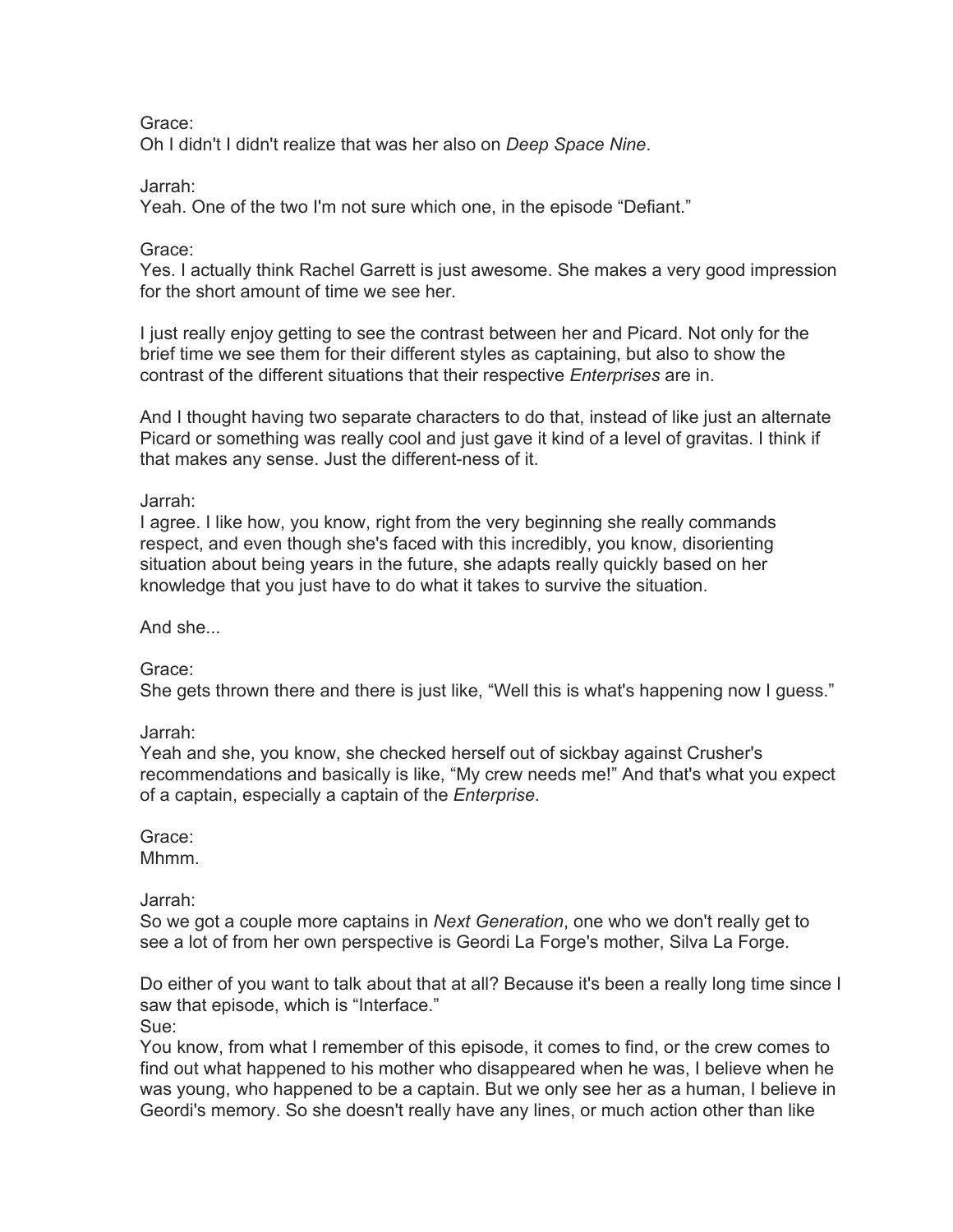telling Geordi, "Yes this is me," you know, through physical movements in the present day for them. But she was captain.

Grace:

That's exactly what we know of her. We know she is Geordi's mom, and she is a captain. We don't get to really see much more of her than that.

Jarrah:

I don't think we can draw a lot really from this episode about her character because, like you said, it's basically through Geordi's eyes. It's sort of like if we, you know, took only Sisko's memories of Jennifer Sisko and was like, "This is who she was!" But…

Grace:

Which is sad because it's very limiting.

Jarrah:

Yeah absolutely. I think that's just the function in this episode. But I mean, I guess it is another example that's good of showing that women of color can be captains in Starfleet.

Grace: So there's that much with it, to it.

Jarrah:

So Sue, do you want to talk about the next one? Because I know you have have a special fondness for her.

Grace: Oh boy.

Sue: That would be Captain Beverly Picard, and "All Good Things."

Jarrah: Yeah!

Grace: [Sing-song] Captain Beverly.

Sue:

We know that I love her. So this is just going to be a thread throughout the entire podcast forever. But...

Grace: Make it so.

Sue:

She's very, it's very brief, of course. The finale episode, you can say it never actually happened, because that is not the timeline that came to pass, but we do see her, you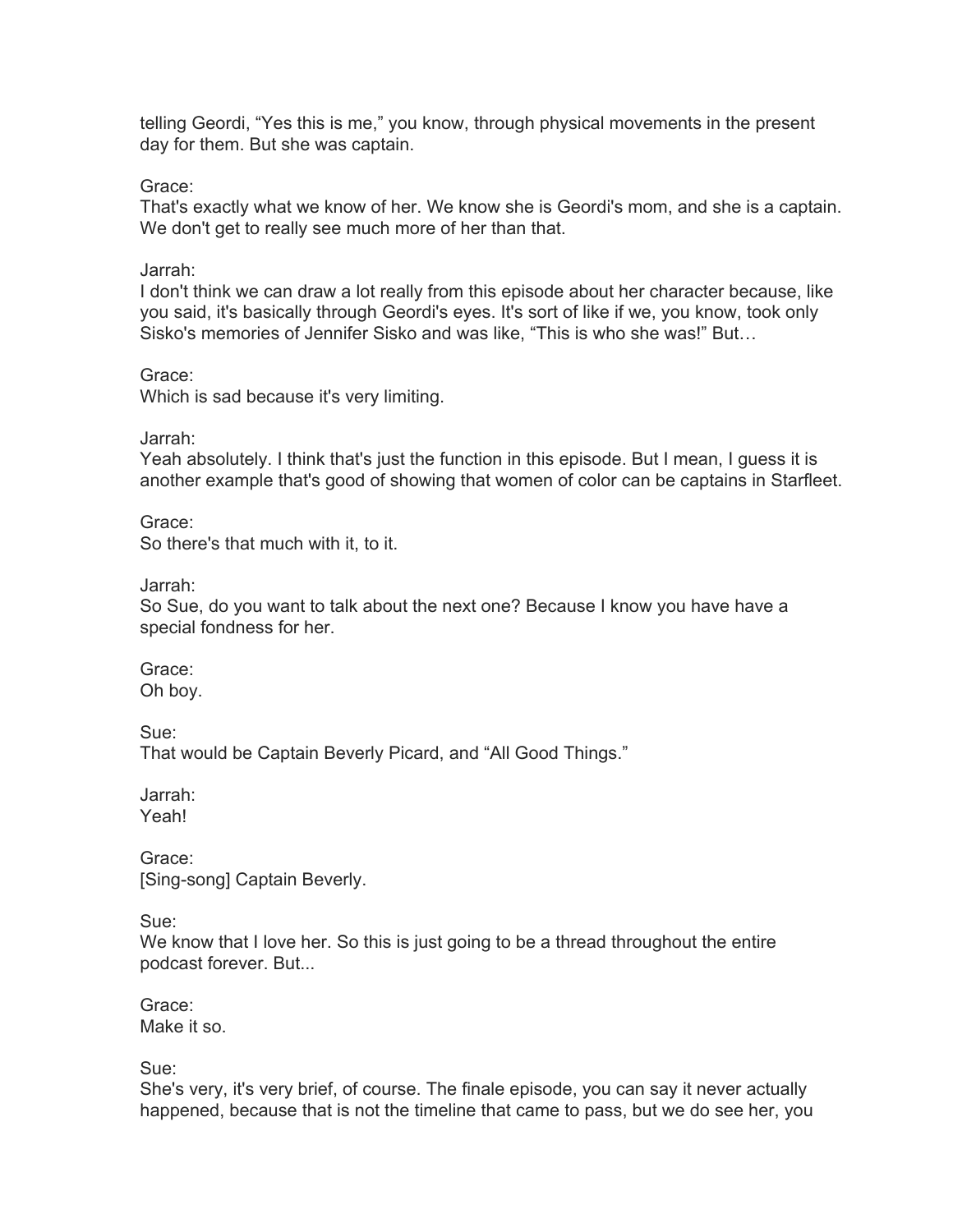know, standing up to her ex-husband and her ex-captain. I can quote you that speech if you'd like. [Laughter] And I think she even yells at both Worf and Riker at some point you know, and she's not letting them, especially Picard because of his health at that point. You know she's putting her foot down at a certain point and saying, 'I know you want to help him, but helping him isn't the way he thinks he's going to be helping him.' So that happens and then she, as Beverly Crusher, she does also command the ship occasionally on the night shift. There are a couple of episodes that show that, and she was I think acting captain during a lot of "Descent," one of the Borg episodes, and she flew the ship into the sun stuff.

Grace: As one does.

Jarrah:

So I have the action figure of Beverly Picard. So I think if you have the action figure that means it happened.

Grace: Does she have a little bun of command?

Jarrah: She does.

Sue: Yes she does. I have that action figure too.

Jarrah: Awesome!

Sue: I also have her in her Dixon Hill costume.

[Laughter]

Grace: Nice.

Jarrah: That's amazing.

So you know how after *The Original Series* that you know the creators were working on a Star Trek *Phase Two* series but there was also another spinoff discussion with Gene Roddenberry and Darlene Hartman, who I think had written a couple of episodes, where they wanted to do a spinoff episode called "Hope Ship," with Dr. M'Benga from *The Original Series*.

Grace: Oh, wow.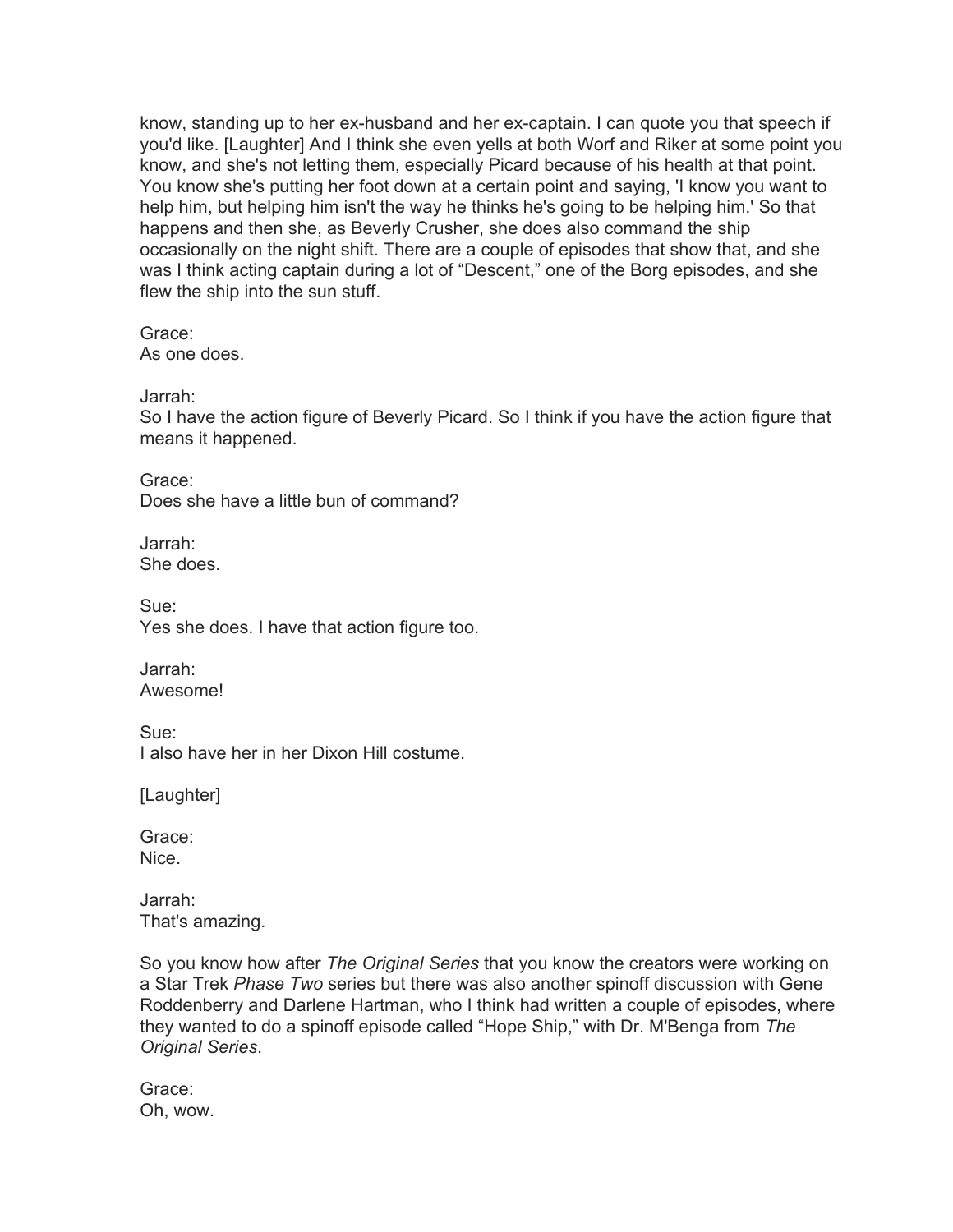Jarrah:

But I totally would have watched a USS *Pastor* spinoff.

Sue:

Oh my gosh totally. Yes. Yes. Medical ship. I would watch the heck out of that.

Grace:

There's potential there that could be just like the Red Cross in space. There's much to be done there.

Jarrah:

Yeah like I guess let's say space-*Private Practice* or space-*Grey's Anatomy,* because it's starring a woman.

Sue:

Space-*Grey's Anatomy*? Will there be like a Dr. McDreamy, please, in space?

Grace: That's Ensign McDreamy to you.

[Laughter]

Jarrah: I thought that you would want that to be Picard.

Sue: He's not a doctor.

Grace: Good times.

Jarrah:

I bet you I can find that fanfic though. Riker's like, "That's my job!" Riker was McDreamy before there was McDreamy.

Grace: He's the proto-McDreamy?

Jarrah: Oh no.

Grace:

Maybe we should like put a call out to any listeners to write that fanfic. Oh, what have we wrought?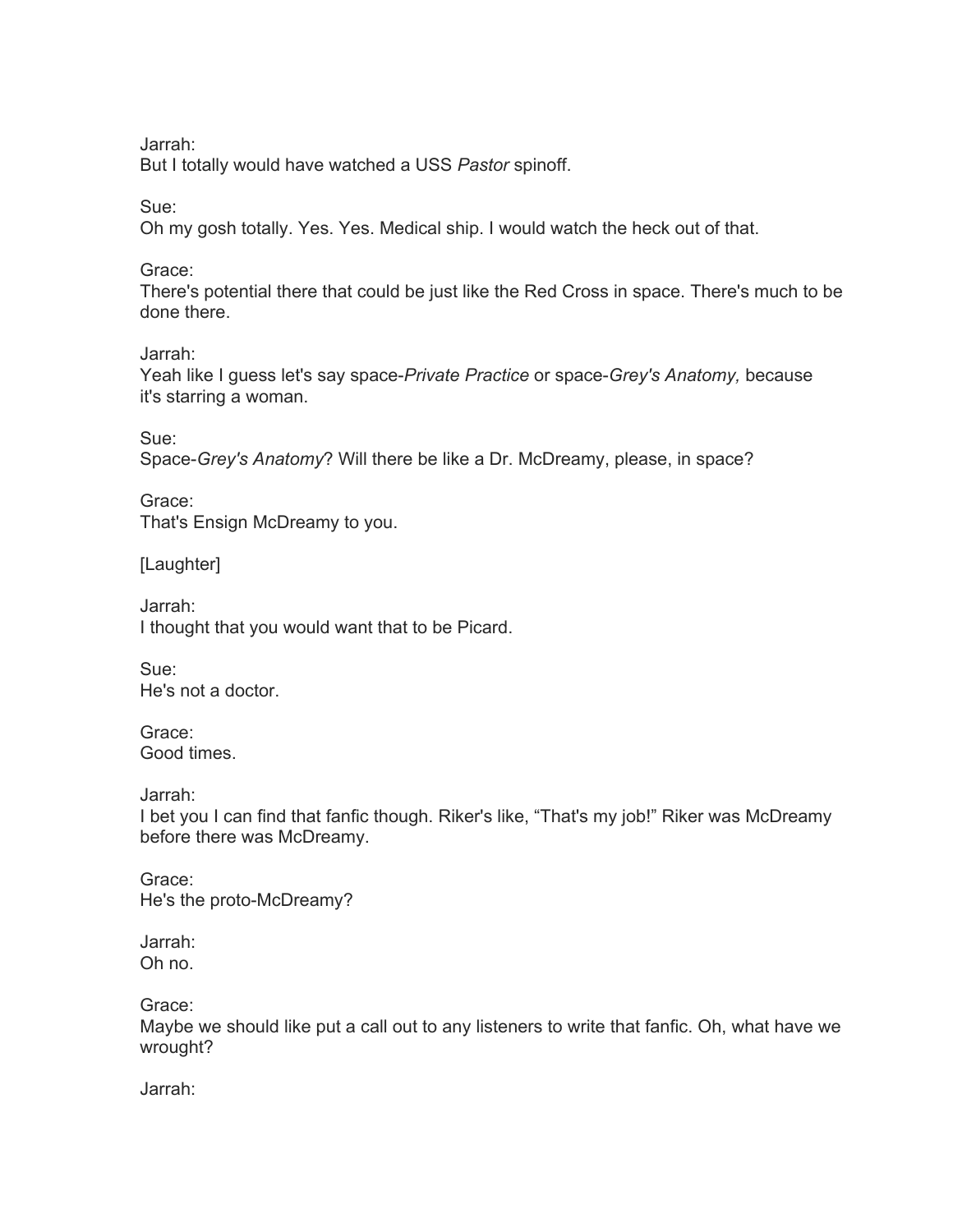I'd be really surprised if there wasn't *Pasteur* fanfic, but if anyone knows of any good *Pasteur* fanfic, you should definitely email it to us.

Sue:

I can tell you that I've probably read it, if it exists. Anyway…

Grace: You're our resident expert.

Sue:

Let's continue before I take myself a deeper hole.

Jarrah:

All right, on to *Deep Space Nine,* where we only have one captain in seven years who's a woman, and she's only a captain for one episode.

But that is Erika Benteen. She is introduced in as a commander in the episode "Homefront," and then is promoted to captain by her supervisor, Admiral Leyton, who is corrupt and promoting people he trusts into key positions. So she's promoted to captain in the episode "Paradise Lost" and then is ordered to shoot down the *Defiant* to prevent it from reaching earth with key evidence against Admiral Leyton. Do either of you have strong memories of this one?

# Grace:

Unfortunately. Well, fortunately, it's a very active and exciting couple of episodes. And sadly I can't say her character is one of the things that stands out in it. There's a lot happening and for a character to have stood out she would've really needed to have made an impression, which I'm sad to say she didn't.

But it's cool that there were, you know, was at least one woman getting something good out of this, you know, whole big cluster of inequity and corruption in Starfleet.

# Sue:

I have to say I don't really remember her at all. And you'd think *DS9* being a station that there would be more ships passing through with more captains who happen to be women. But what do I know?

# Grace:

You really would think so, wouldn't you. Yeah. Again just a thing we didn't really get to see.

# Jarrah:

So I watched this just yesterday and Erika Benteen is played by Susan Gibney who also played Leah Brahms in *Next Generation*, and she was also considered for the role of Captain Janeway. So I think that this was a bit of a consolation prize to get this role in these couple of episodes. But if you pay attention to her she's acting the best she can in that role. She's doing a pretty good job with a pretty limited set of scenes.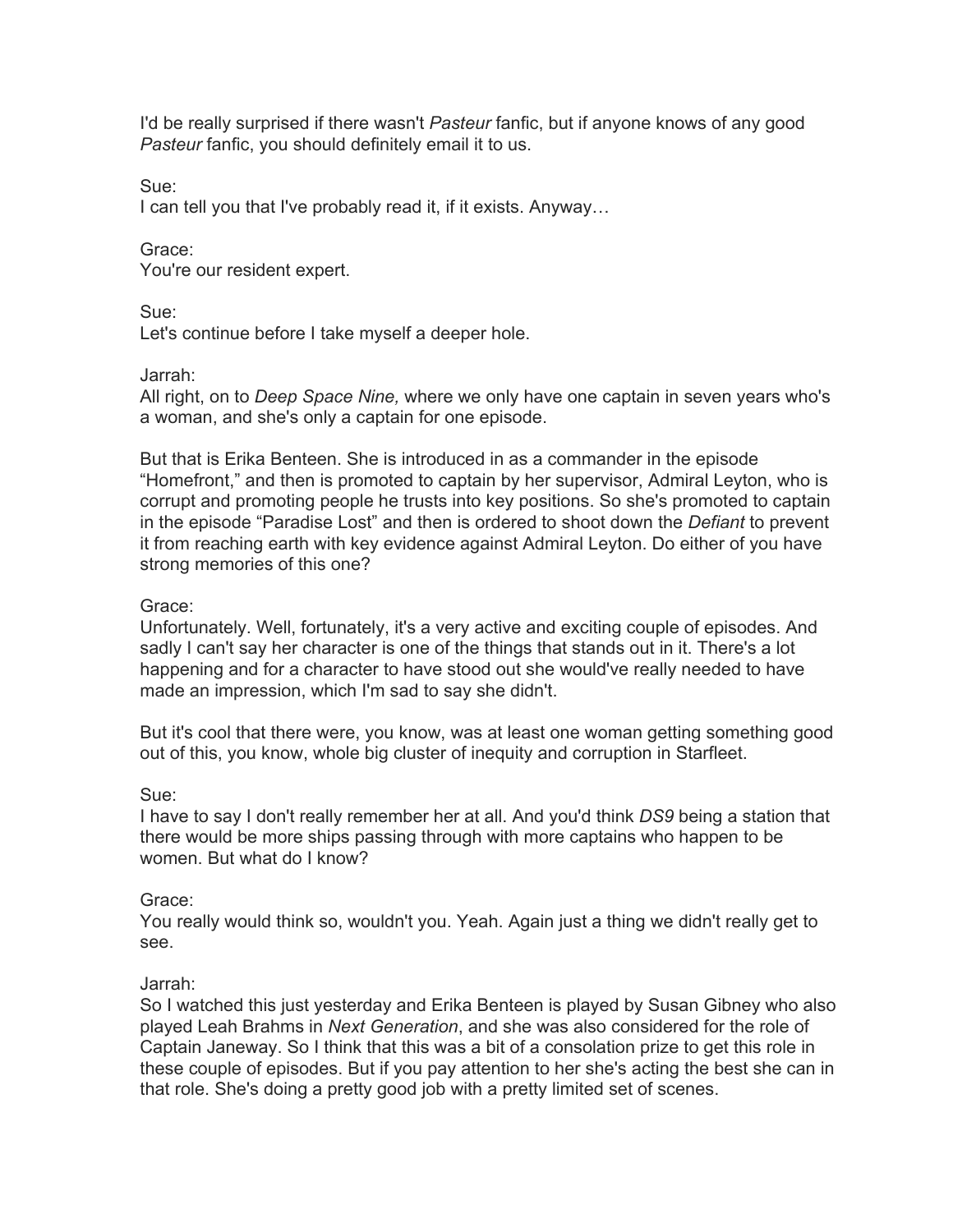In the first episode in particular there is a scene where Admiral Leyton is being, is actually taken over by a changeling, and he is being super rude to Odo, and just the look, looks on her face are really subtle and compelling. And she's reacting really well in that scene. You can tell she's trying really hard even though she's not giving her a lot to do. And in the second episode, in "Paradise Lost," she is sort of passive-aggressively grilling Sisko about why he's still on earth. And you get the impression that she could have been a really interesting character, but it's kind of too bad that she's the only woman captain in *Deep Space Nine*, and she gets promoted basically only because she's loyal to this white-male superior who's corrupt. And you don't really get a ton of sense of her motivation except for that she is loyal to him, and he's spent a lot of time drilling into people the value of loyalty.

Grace:

Creepy.

Jarrah:

But at the end of the day she decides not to shoot down the *Defiant…*

Grace: Oh, yay!

### Jarrah:

And kill all the crew. So that's awesome. But you don't get to hear from her or you get to hear from Worf, that Captain Benteen powered down their weapons, so…

Grace: Straight from the Worf's mouth.

Jarrah:

It's kind of disappointing that she doesn't really get to speak for herself. So then we're going to skip over *Voyager*, because there's only a couple of Starfleet captains in *Voyager*.

Grace:

Yeah there's a very limited selection.

Jarrah:

Yeah, so I mean we're not going to talk about Janeway this episode. But the only other captains there are there's you know Captain What's-His-Face from the *Equinox*. And so there are a couple of dudes that we meet. But they're all dudes. So *Enterprise*, and Erika Hernandez.

Sue:

It's been a really long time since I watched [laughs] her episodes.

Jarrah: How about you, Grace?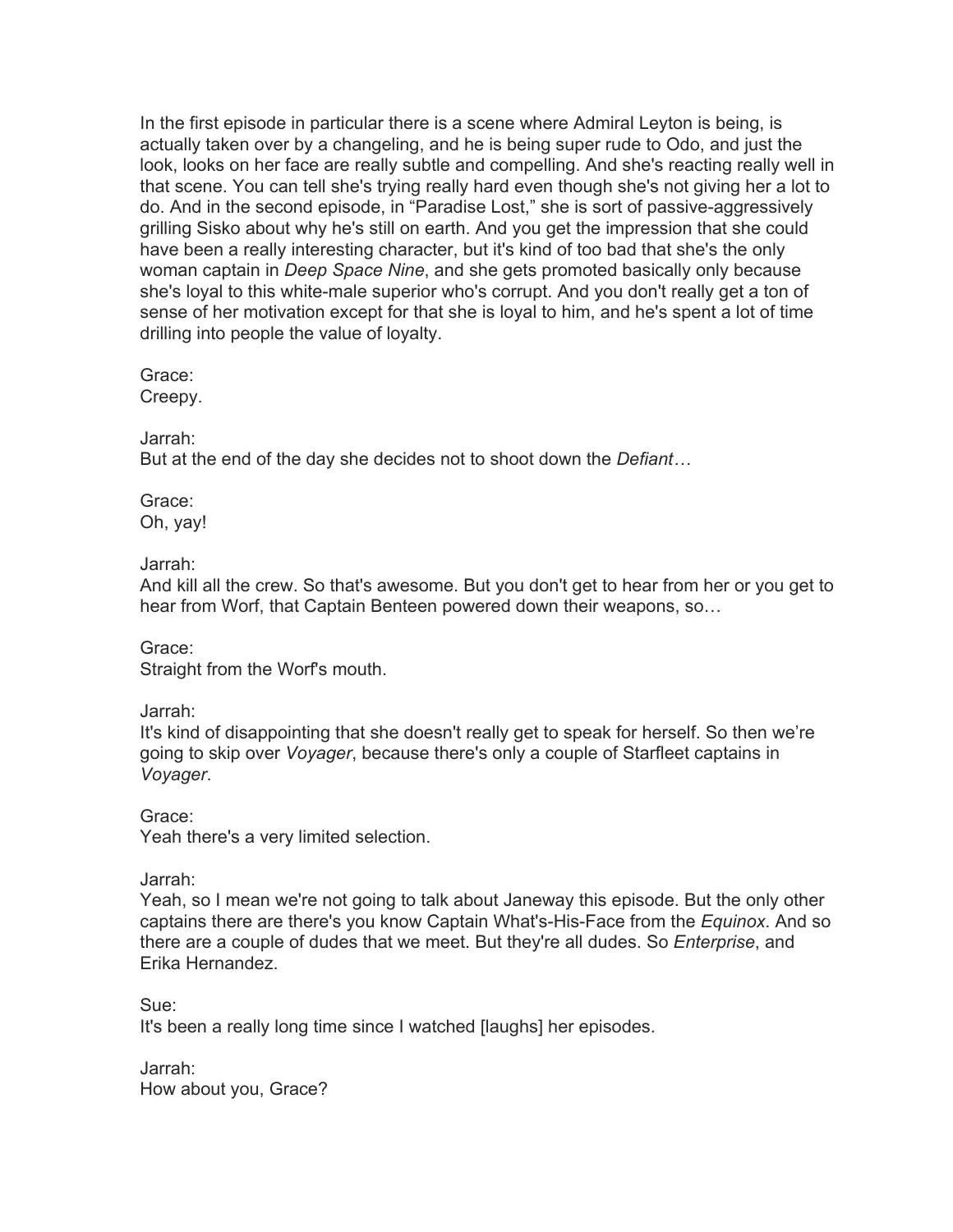Grace: I honestly don't think I've actually seen it…

Sue: Fail!

Jarrah: Well I'll go.

Grace: It's all you man. All you.

#### Jarrah:

So Erika Hernandez we first meet in Season 4 right at the end of the Xindi war. And at this point the *Enterprise* crew has returned home, the episode is called 'Home', and they're being treated as heroes. And we meet Erika, who has just been appointed the or promoted to captain and she is going to be the captain of the *Columbia,* which is the only other warp-five vessel other than *Enterprise*. So that's pretty cool. It's also cool that she's, again, a woman of color. The actress, Ada Maris, is Mexican-American.

And maybe less cool, or I would say more shrug-worthy, is the fact that she's also Archer's old flame.

Grace: Of course.

Jarrah:

Yeah, I think she's a really cool character, but her role in "Home" is very much to facilitate Archer's character development. He is feeling really upset and conflicted about the things that he's been forced to do because of the war, compared to the reasons he went into space in the first place and he's really cynical and emo in this episode. And Hernandez basically takes it upon herself to follow him mountain climbing. And then when he gets super angsty she kisses him, because she says maybe she can help him find whatever he lost out there.

Sue: [Groans]

Grace: OK.

Jarrah:

I mean for first impressions, I think, like, it shows that she's strong. She's definitely, even though she is there to help him, she doesn't let him walk all over her commands, like she asks him for advice. But when he says things that she doesn't agree with, that she should have a whole squad of MACOs on her ship, and he's kind of rude to her, she goes, "Aren't you being a little cynical?" And he goes, "Have you read my reports?" And she's like, "Yes, Captain, I have." So she still holds her ground.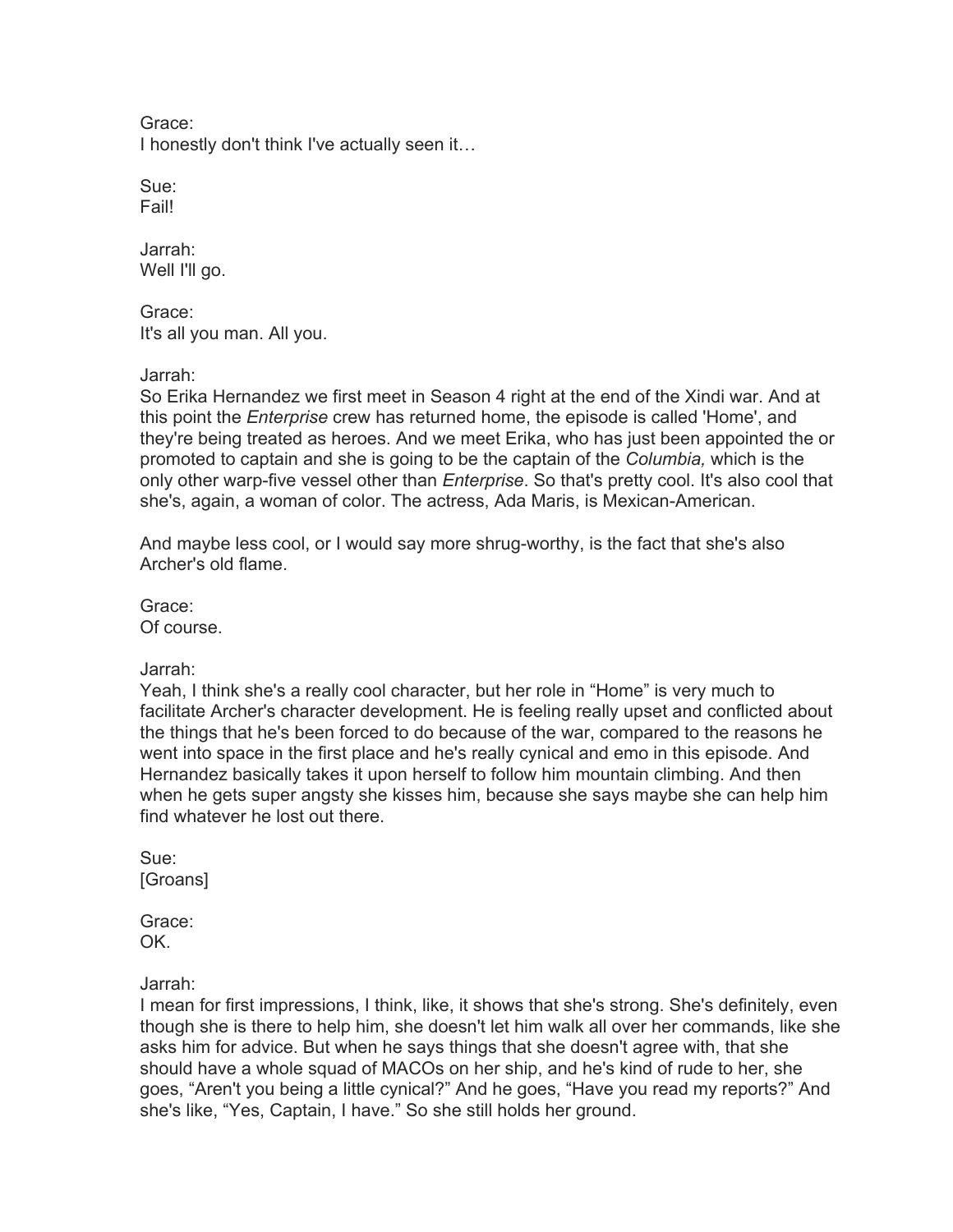Sue:

I don't get why she's attracted to him at all.

Jarrah:

Well by the time I see this episode I'm excited for, I'm excited to see more. And then I have to wait like 12 episodes to see more. And I guess it's also worth mentioning at this point that Erika Hernandez shows that something was definitely off in "Turnabout Intruder" because there obviously were women captains.

Sue:

I mean you can make the argument that they're not really Starfleet yet. Grace: Yeah.

Sue:

That they're not like the Federation yet. And I have seen people make that argument.

Grace: Mhmm.

Jarrah:

Yeah.

Sue:

It's a weird timeline thing that have seen people say to like keep the continuity. But I am perfectly happy to believe that the Star Trek writers decided to retcon it to try and make it better.

Grace:

Yay! "Turnabout Intruder" didn't happen.

Jarrah:

I mean certainly if the writers looked at it and said, "Screw it," then I say go writers, because like I said we only got one woman in *Deep Space Nine* so it would have really sucked to go another four seasons of *Enterprise* without any women captains. So the next episode she's in, it's a bit of a two-parter as well, is "Affliction," and this is the one where Phlox is kidnapped to try to cure the Klingon Augments.

And at this point for some reason *Columbia* has still not got out of space dock, so I think there's a lot of missed opportunities in the gap between these two episodes to have *Columbia* get under way. But they seemed like they were more interested in using *Columbia* as a place for Trip to go when he was having problems with T'Pol, versus actually like let's make them do cool stuff in space. But they do help out *Enterprise* in this episode and in the next episode, "Divergence," significantly in their battle with the **Klingons**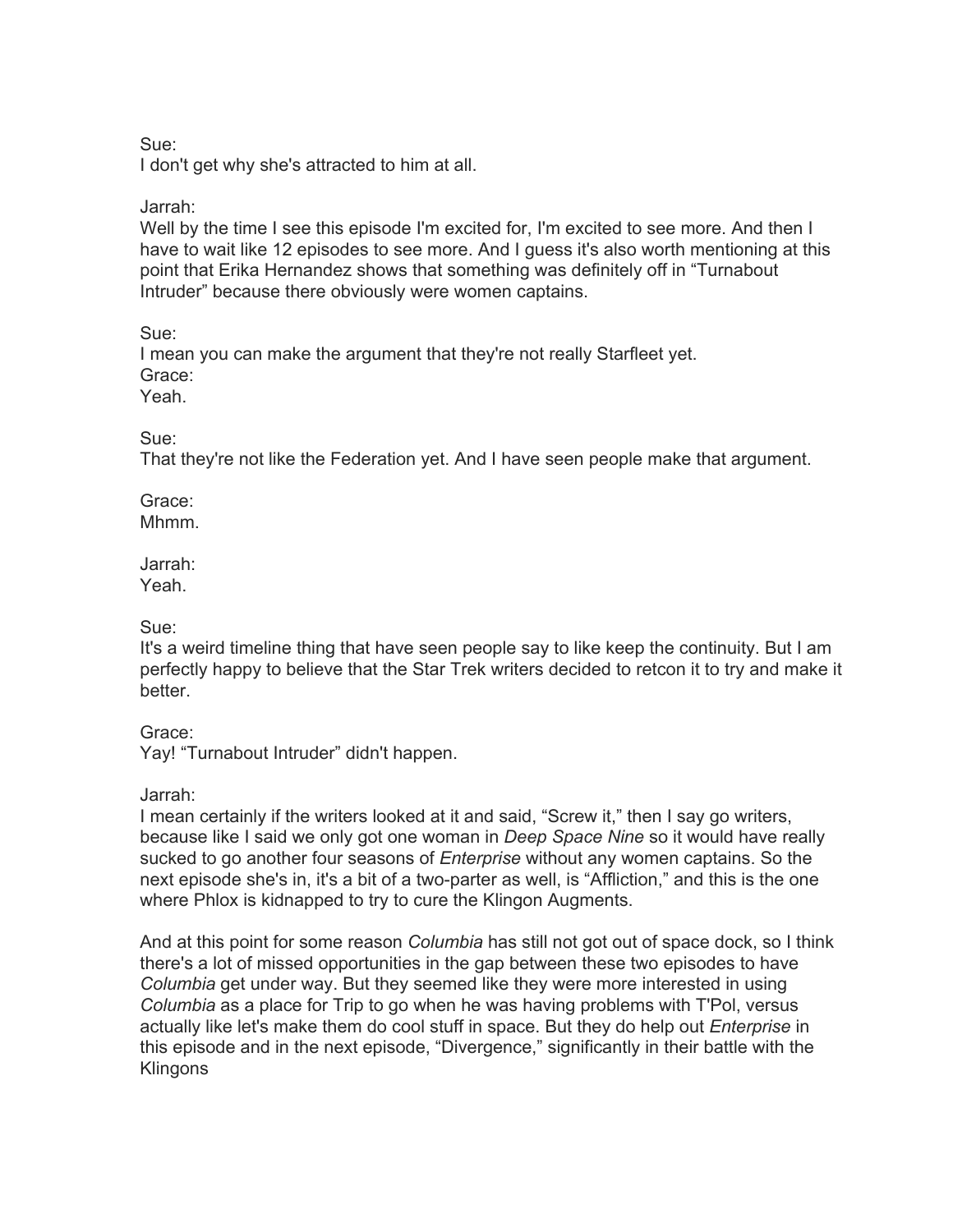So that's pretty cool and they do this cool like warp-bubble maneuver where they like join the two ships together and Trip gets to go like on a zip line between. So it's pretty exciting and it shows that they could have probably done a lot with that character and that ship if things had continued.

Grace:

Oh missed opportunity thy name is *Enterprise*.

Jarrah:

The scenes that she does have though in "Affliction" and "Divergence," there are a couple when she's, you know, in charge of her bridge and fighting Klingons. More, probably the more significant scenes in terms of what the writers were using or for is when she talking to Trip, and trying to figure out like where he's at. So again like she's there to kind of help out a male character.

Sue:

Yeah and we could stretch a little bit and say that some of the women admirals that we've seen throughout the series have had to pass through the rank of captain you know such as Nechayev. I would love to see the ship that Admiral Nechayev commands. Let me tell you. But...

Grace:

Oh yeah, that would be a tight ship in every sense of the word.

Jarrah:

Right.

Grace:

So we know that they are there we just don't get to see much of them.

Jarrah:

And actually there is the one episode that I didn't write about but isn't "The Sound of Her Voice" about a woman captain?

Grace: Yes, yes it is.

Jarrah:

So there is one that we *hear* for an episode and I can't remember her name, unfortunately. But I think that the reason I wanted to talk about captains particularly and not, you know, just like senior-ranked people in Starfleet is because the way that the show is set up the captains are the heroes. They're the protagonists in every series. And so having these other captains around...

Grace: It is a captain show.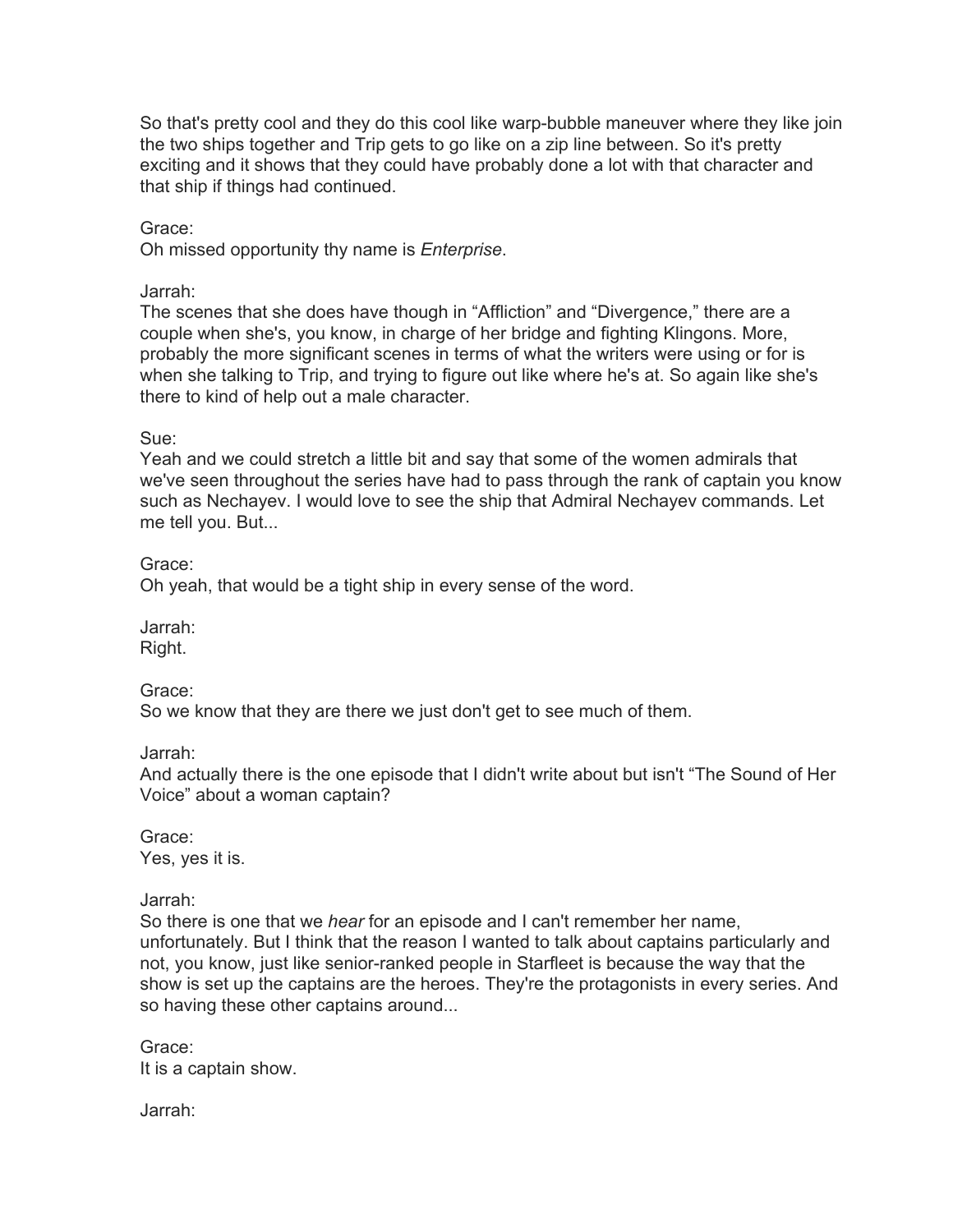I mean even you have Kirk being, "Never let them promote you." There's this idea that you shouldn't want to be an admiral, and in many ways the admirals act as antagonists in several episodes.

Sue:

Right.

## Grace:

Well they can't rebel against authority and, you know, the hard ass unless there's someone to rebel against.

# Jarrah:

Absolutely. But I think, back to Erika Hernandez for a second, I think that she was probably still one of the best developed female captains, other than Janeway, that we got in the show. And maybe if *Enterprise* has gone longer, because her last two episodes were pretty late in the game, maybe we would have got to see more stuff.

Sue:

Yes she was the only one who wasn't a one-off, really.

Grace:

Which is pretty sad when you think about it.

Sue:

And if we extend our look to the novels there are plenty more lady captains. It is difficult to find a full list of the characters that we know from television series Ezri Dax is promoted to captain.

Grace: Go Ezri!

Sue:

And so is Commander Shelby from "Best of Both Worlds."

Grace: Oh, no way.

Sue:

Yeah. Those are the only two I know for sure, because they're the only two I have encountered in my reading of the many many novels. At least that I can remember.

Jarrah:

Apparently in the episode, I think it's, what's the episode when Dax and Worf get married?

Grace: "You Are Cordially Invited."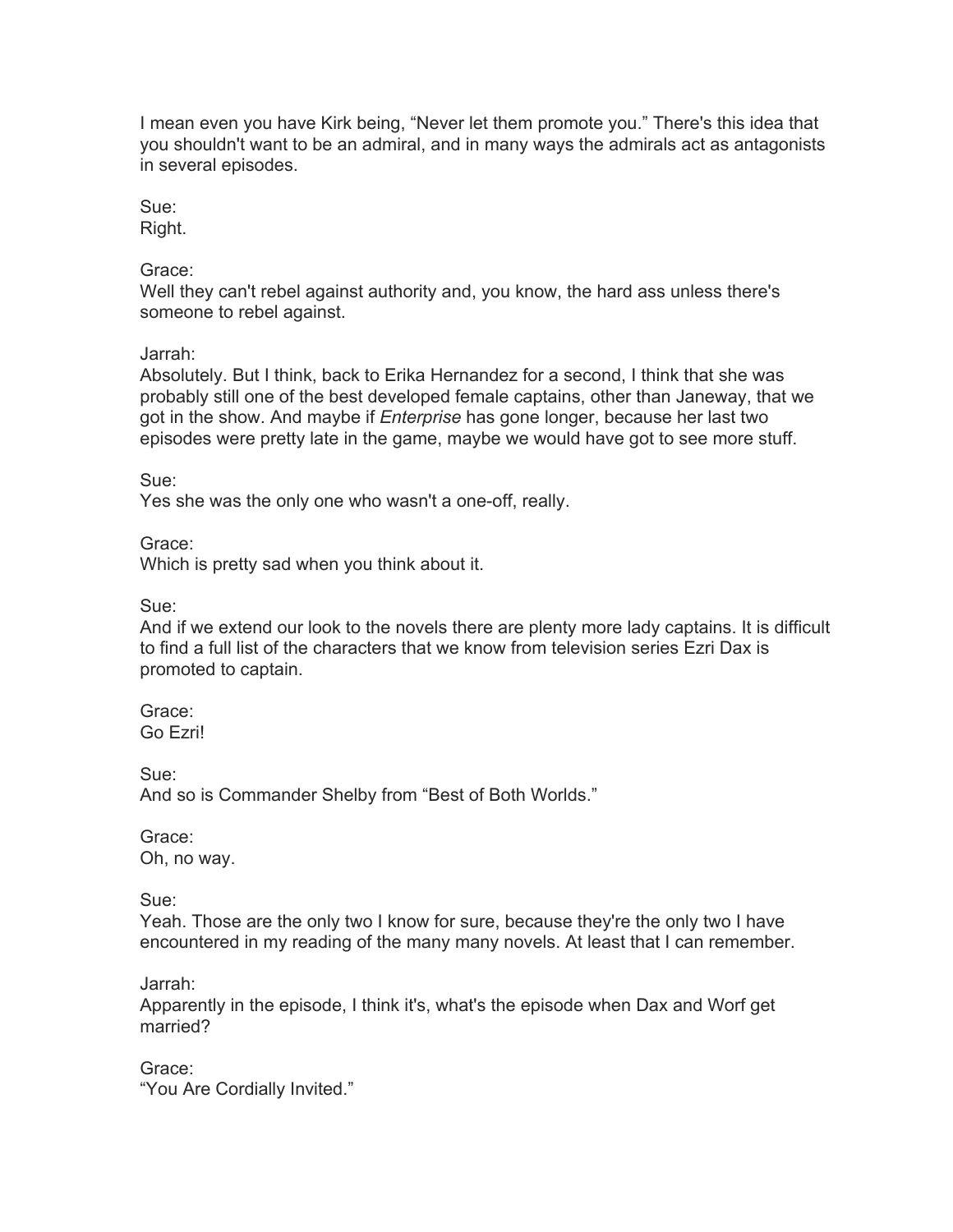Jarrah: Thank you.

Grace: You're welcome.

Jarrah:

So in "You Are Cordially Invited" Dax references a Captain Shelby, but apparently the powers-that-be got actually really mad about that because they were planning on making Shelby, Shelby was still a commander in the novels at this point, and they were planning on making her more important in the novels. So they said that, you know, "We're really glad you only mentioned her last name and we can just pretend it was a different Captain Shelby." That's kind of weird.

Grace:

Maybe there's a family of Shelbys.

Jarrah:

So I just recently read *The Destiny* trilogy, which features Ezri prominently as a captain. And it also features Erika Hernandez in the, I think the *Federation 150 Years* book, that came out after *Enterprise*. They say that Erika Hernandez was missing in action and that the whole ship was missing in action. Which is kind of crummy, but then in the novels they found a way to sort of explain what happens where they had Hernandez's ship crashed.

There's a very complicated, sort of, basically half of her crew mutinies because she refuses to kill the lifeforms on the planet to escape.

Grace:

Well that could be interesting, why didn't we get to see that?

Jarrah:

I know. But then she ends up sort of being given these sort of immortality.

Grace:

It's better than nothing.

Sue:

It's all coming back to me as you go through. It's been awhile since I read these too.

Jarrah:

But it's pretty cool she's confronted with a lot of difficult decisions to make, and people turn against her, and she really witnesses a lot of pain and suffering. And at the end of the day she becomes she's basically the most powerful human...

Grace: Rock on.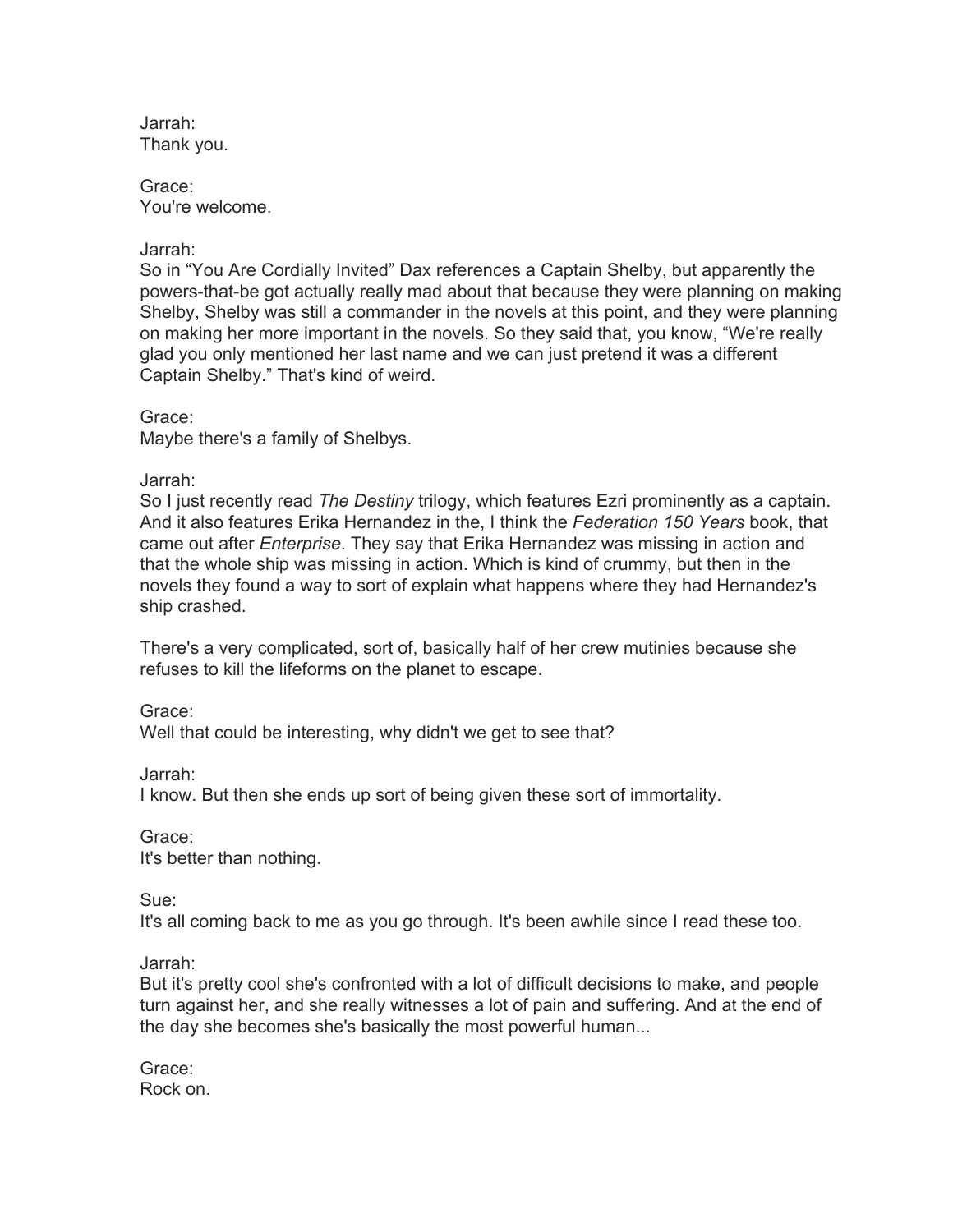#### Jarrah:

So apologies for the spoilers. But Ezri in these novels is also really cool, at this point she's broken up with Bashir. So I say yay to that. And…

#### Grace: And no surprises.

## Jarrah:

She basically tells Picard like she has this idea for a mission and Picard says, "No it's too dangerous." And she's basically, "Then fine. I'll go do it myself." And she would totally do that twice except her she needs the *Enterprise*, so she convinces Worf to help her convince Picard to help them out in these mission. So she's basically having all of the great ideas and having to kind of take Picard along with her, which is, I mean, it's sad to see Picard in a bad state but it's really cool to see Ezri so in control.

### Grace:

It's cool to see her also get to come into her own as a character going from being that very insecure, "I just got joined, I don't know what's going on," person to someone who's a captain is making big calls.

### Sue:

And if I remember correctly in the *Destiny* books she sort of is going through that as a captain, too. Like she just got promoted and she's like, "Uh...?"

#### Grace:

That's the entire Ezri story arc: getting thrown into uncomfortable situations.

# Sue:

But she has this almost epiphany at some point where she's like, 'You know what? I'm a captain. I don't have to listen to you. You are not my superior. We are equals and this is what I'm going to do.'

# Grace:

Sweet.

# Jarrah:

Yeah, she gets promoted because three people above her die in this war. So she, again, is thrust into an unfamiliar situation. But she really takes it on in the *Destiny* trilogy is about her, Captain Picard, and Captain Riker on the *Titan* so putting her up in their league I think is really significant.

Grace: Nice.

Sue: Essentially we're recommending these books.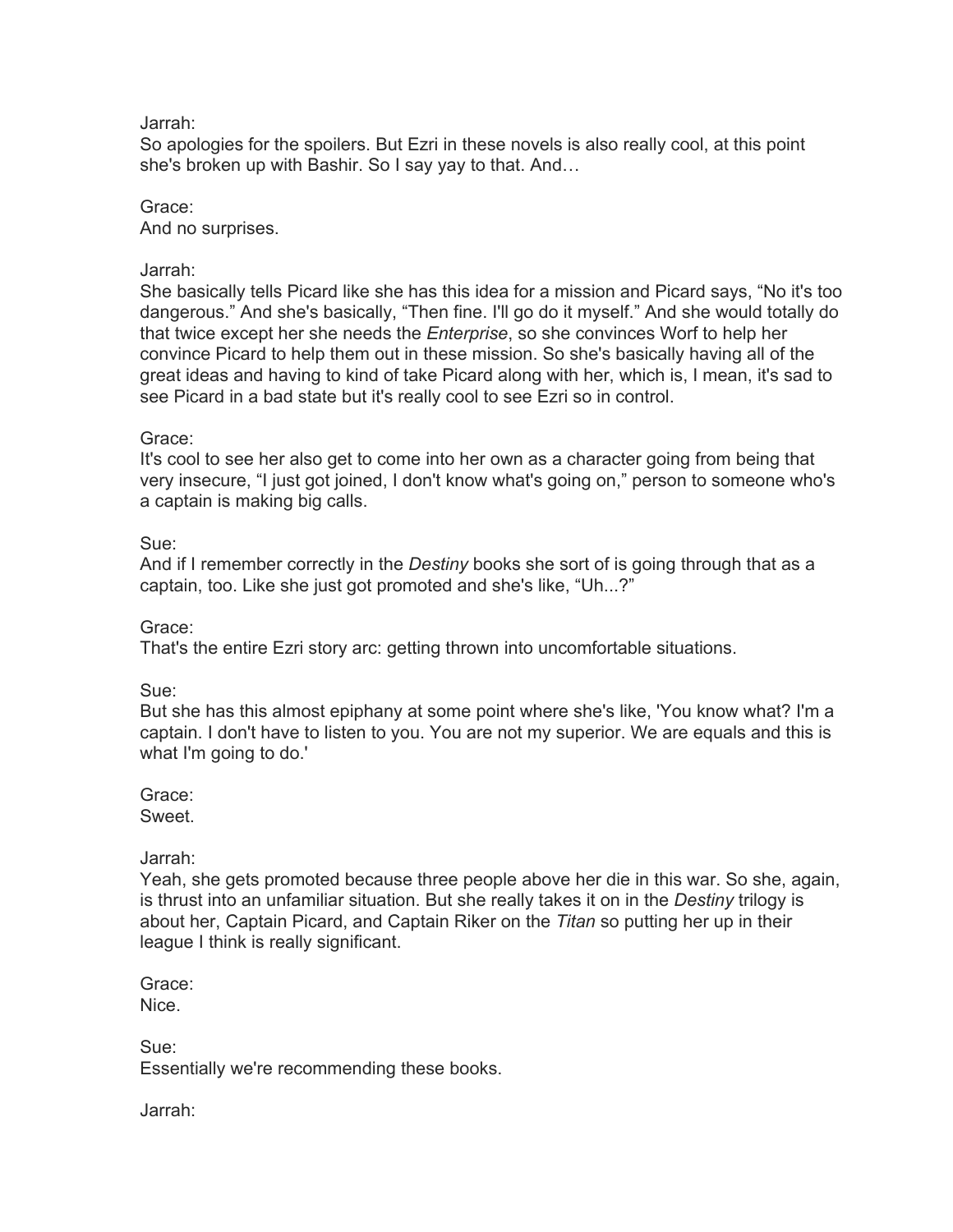I recommend them. Yes. So I guess at the end of the day, what do we wish we saw more of? I mean other than just more women captains generally?

Grace:

More ones that aren't just there to serve a purpose for a male character would be nice for one thing. That'd be a good start.

Sue: Hear, hear.

Jarrah: Yeah.

Grace:

And for another, ones that we just get to see do more, ones that aren't just there to be seat-fillers. I would like to see more effort put towards putting more female characters in a story and not just saying, "Oh, no no! They're there. They were sitting in the background. They exist really. You can pause it and see like two there. Yeah we've done our job."

I want to see them as actual characters.

Jarrah:

Yeah absolutely. I think I would like to see them be able to do the kind of awesome things that we get to see male captains do…

Grace: Yeah.

Jarrah :

I mean we get to see Erika having, you know, a sort-of casual relationship with Archer. But, you know, you look at, particularly like Captain Janeway, and there's this implication that like you can't be with anyone that, you know, my job won't let me do that. But then you see, you know, Sisko gets married. Kirk is off, you know, love interests right, left, and center…

Grace: They're just being thrown at him.

Jarrah:

So I think I'd like to see that. Yes. And I think I'd also like to see more bad women captains I don't mean to like being bad at their job, but I mean being...

Grace: With villainous intent?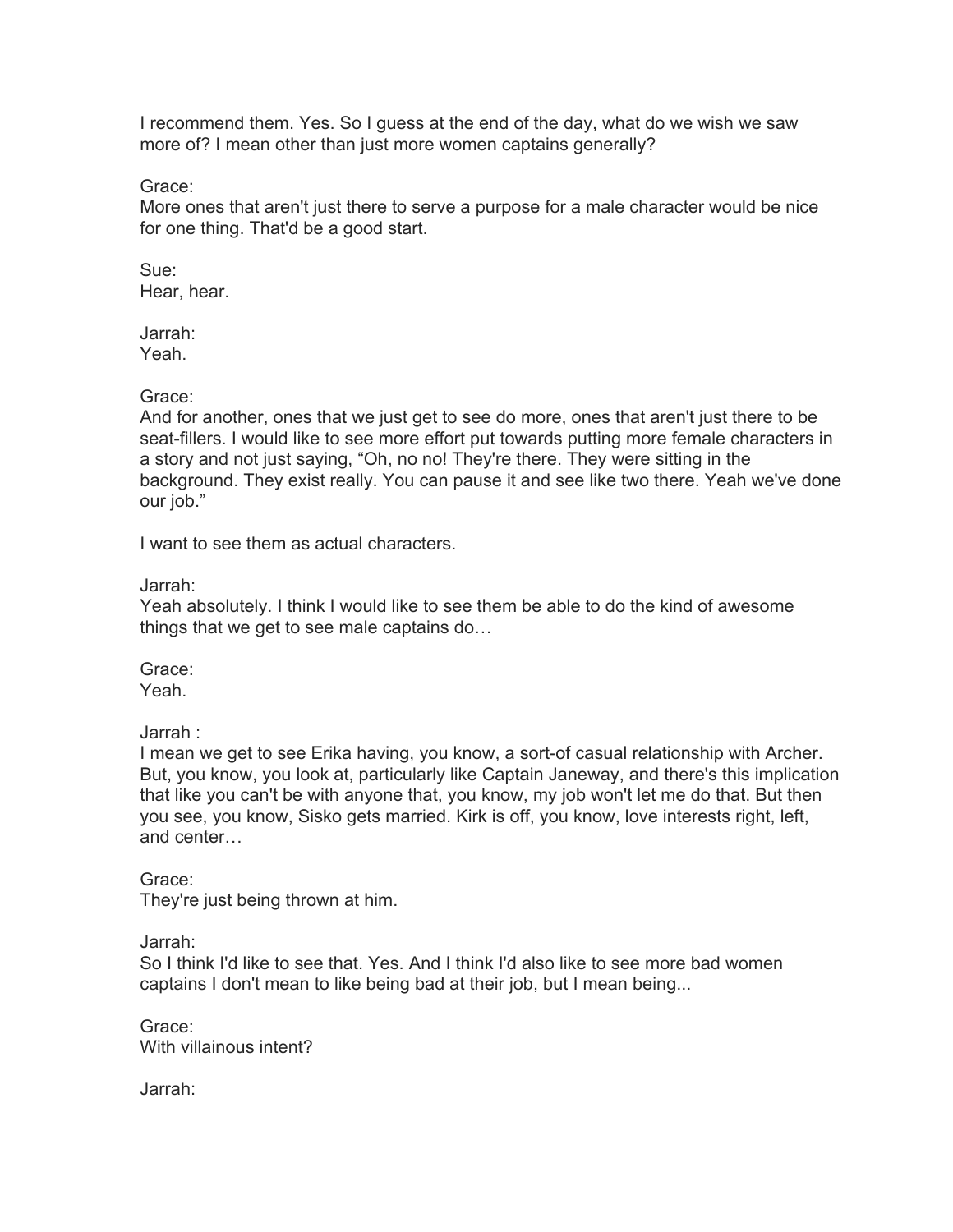Yeah like the guy in "The Wounded," but having a really clear motivation for that. I mean we see Benteen sort of turning villainous. At least she's not...she's on the wrong side. But you don't really get that really deep sense of why she's doing that you do with Captain Maxwell.

Grace: An antagonist with good motivation, then.

Jarrah: Yeah, exactly.

Sue:

I'd like to see more cultures that they encounter that have more women in them. I mean in *Voyager*, I think even when we were including alien captains, non-Starfleet captains we weren't seeing a lot of women. Why? We're meeting races that we've never met before, because we're stuck in the Delta Quadrant. You're telling me they all have problems with representation too?

Grace: Apparently.

Jarrah:

In the *Destiny* trilogy Hernandez's crew and Ezri's crew both have, actually even the *Enterprise* and the *Titan* crews, have tons more women on them than we normally see in the show.

And that's another reason it's sad we didn't get to see more stuff going on on the *Columbia* because the one the scene we see Erika Hernandez's bridge you see, I think, at least three women on the bridge. And the most we ever get in another series is the two women on the bridge and one woman in engineering.

Sue:

They have so much more freedom in the books than they ever did on TV.

Jarrah: Yeah.

Grace: Yeah I would think so.

Sue:

And that's not just in terms of gender representation, but there are LGBTQ+ characters in the books. And they get into Andorian reproduction, and that culture has four genders so it gets really interesting and some of the books...

Grace: Which just sounds fun.